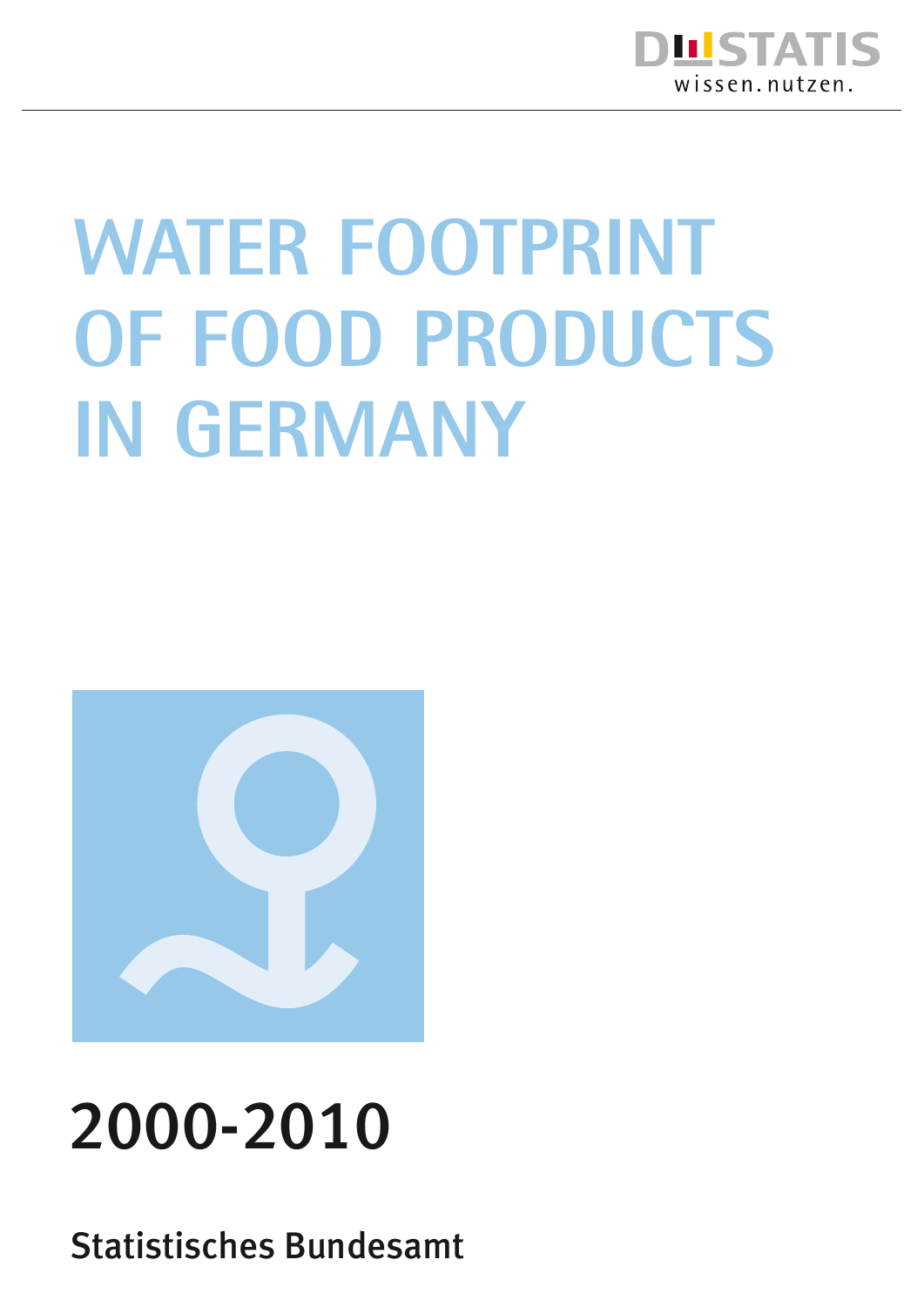Editor: Federal Statistical Office of Germany

Internet: www.destatis.de

Contact Information: [www.destatis.de/contakt](http://www.destatis.de/Kontakt)

Water footprint of food products in Germany

Environmental - Economic Accounting Material Flow-, Energy- and Water Accounts

Christine Flachmann - Consultant Phone: +49 611 75 20 67 christine.flachmann@destatis.de

Helmut Mayer – Head of Section Phone: +49 611 75 27 84 helmut.mayer@destatis.de

Dr. Kerstin Manzel – Research Associate (until June 2012)

Subject-related information on this publication: Phone: +49 (0) 611 / 75 24 05 Telefax: +49 (0) 611 / 75 33 30

The study was co-financed by Statistical Office of the European Commission, Eurostat Directorate: Sectoral and regional statistics

Published September 2012 Article number: 5851302 – 12900 – 4

© Statistisches Bundesamt, Wiesbaden 2012

Reproduction and distribution, also parts, are permitted provided source is mentioned.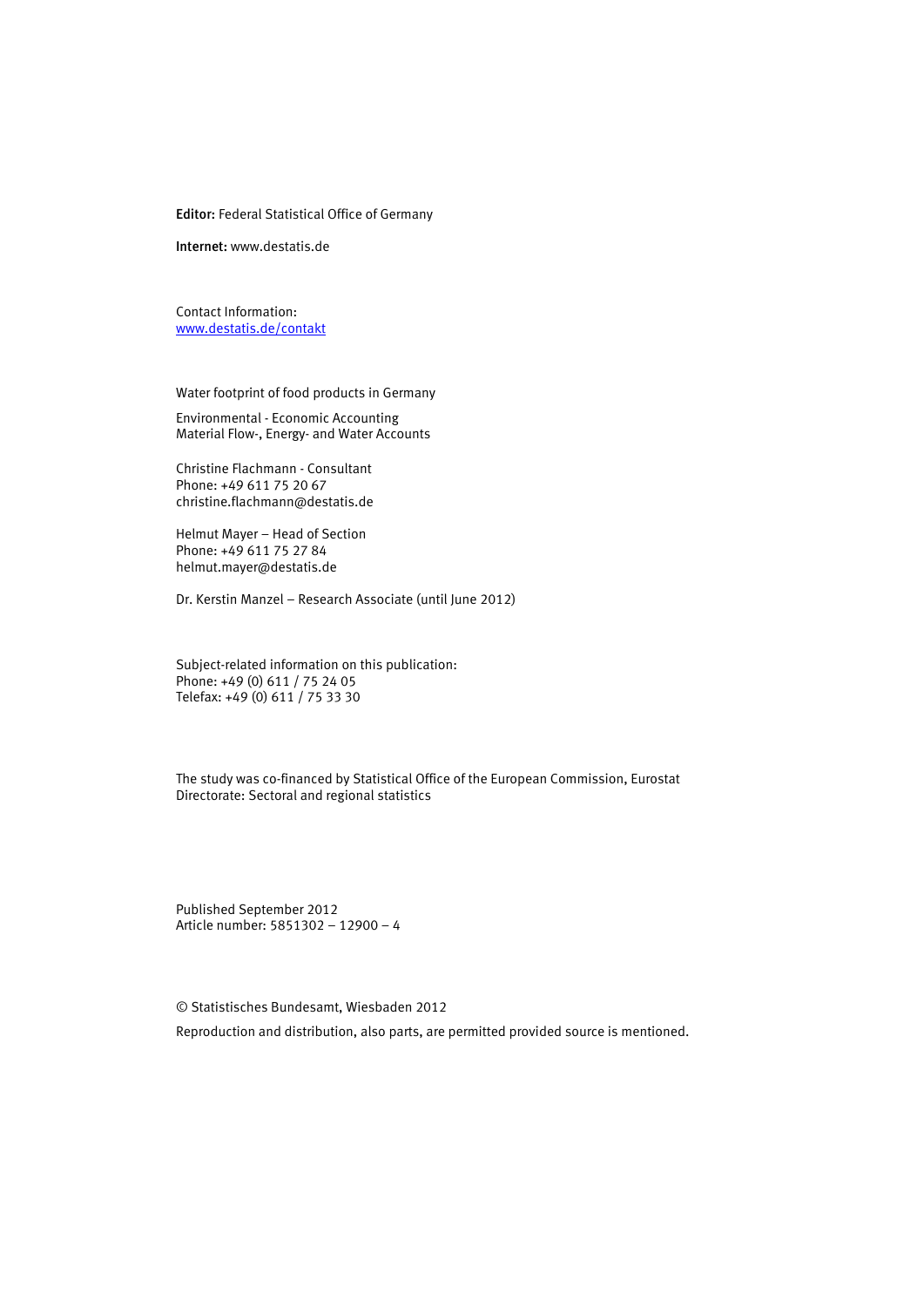## Contents

| $\mathbf{1}$ | Conceptual foundations of the water footprint          |
|--------------|--------------------------------------------------------|
| 1.1          |                                                        |
| 1.2          | Definition of green, blue and grey water footprint     |
| $2^{\circ}$  |                                                        |
| 2.1          |                                                        |
| 2.2          | Water consumption for domestic production - crops and  |
| 2.3          | Water consumption for domestic production – animals 13 |
| 2.4          |                                                        |
| 2.5          |                                                        |

## Tables

| Table 1: Water footprint of vegetal and animal products of agriculture |
|------------------------------------------------------------------------|
| Table 2: Quantity produced and water footprint of crop-based           |
| Table 3: Exports and water footprint of agricultural commodities  11   |
|                                                                        |
| Table 5: Water footprint of livestock from fodder and watering         |
| Table 6: Water footprint of animals and animal products 2009  15       |
|                                                                        |
| Table 8: Water footprint of exports and imports of agricultural        |
| Table 9: Water footprint (blue water) and exports in 2010  23          |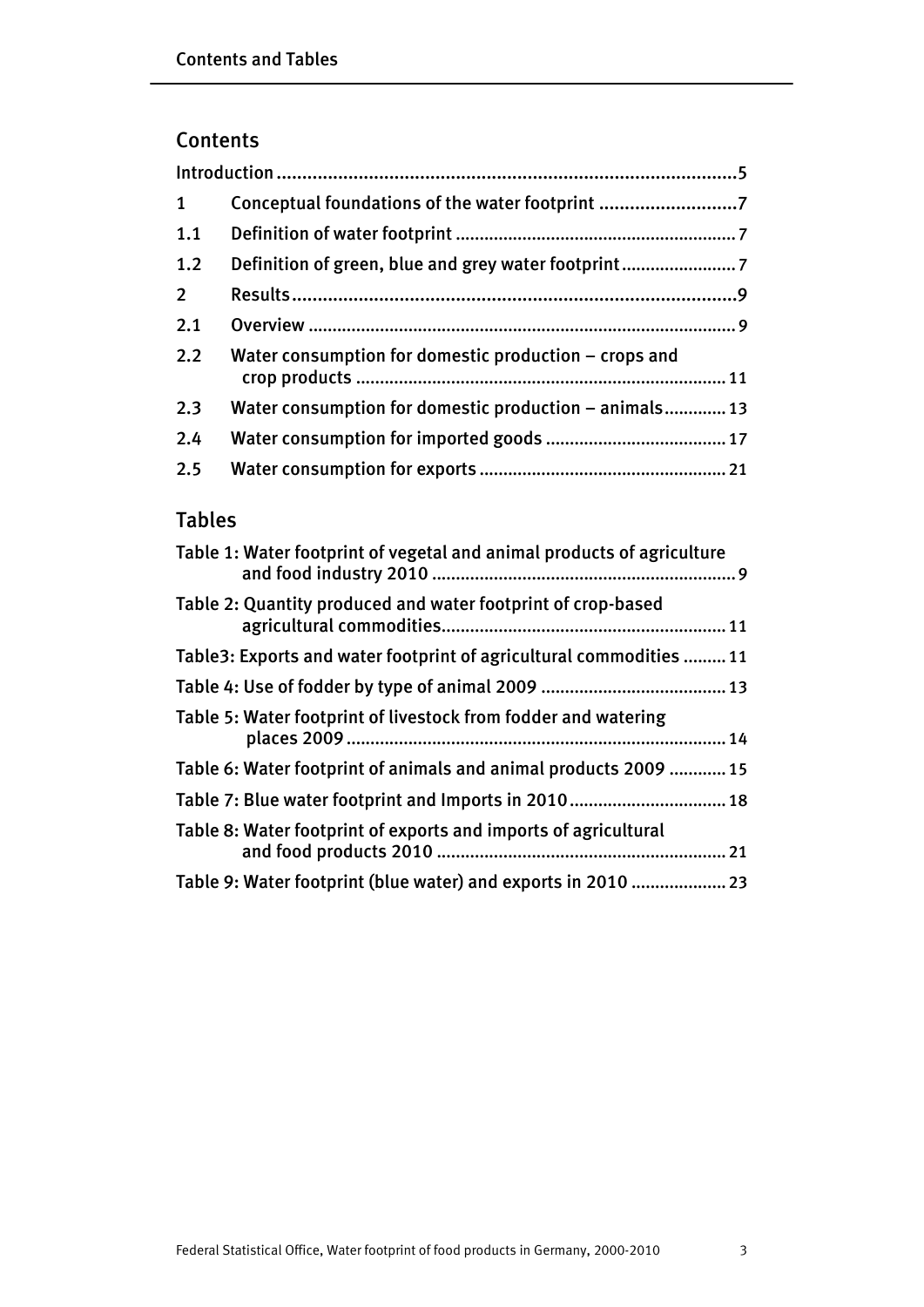## Figures

| Figure 1: Water footprint of crops and animal products of agriculture   |
|-------------------------------------------------------------------------|
| Figure 2: Green water footprint of agricultural raw materials (domestic |
| Figure 3: Blue water footprint of agricultural raw materials (domestic  |
| Figure 4: Water footprint of fodder by type of livestock 2009 14        |
| Figure 5: Indirect water imports of agricultural and food products      |
| Figure 6: Imports of blue water of vegetal products by world regions    |
| Figure 7: Imports of blue water for crops and crop products by          |
| Figure 8: Imports of green water for crops and crop products by         |
| Figure 9: Water footprint of exports of vegetal and animal products     |
| Figure 10: Blue water footprint for exports of agricultural and food    |
| Figure 11: Green water footprint for exports of agricultural and food   |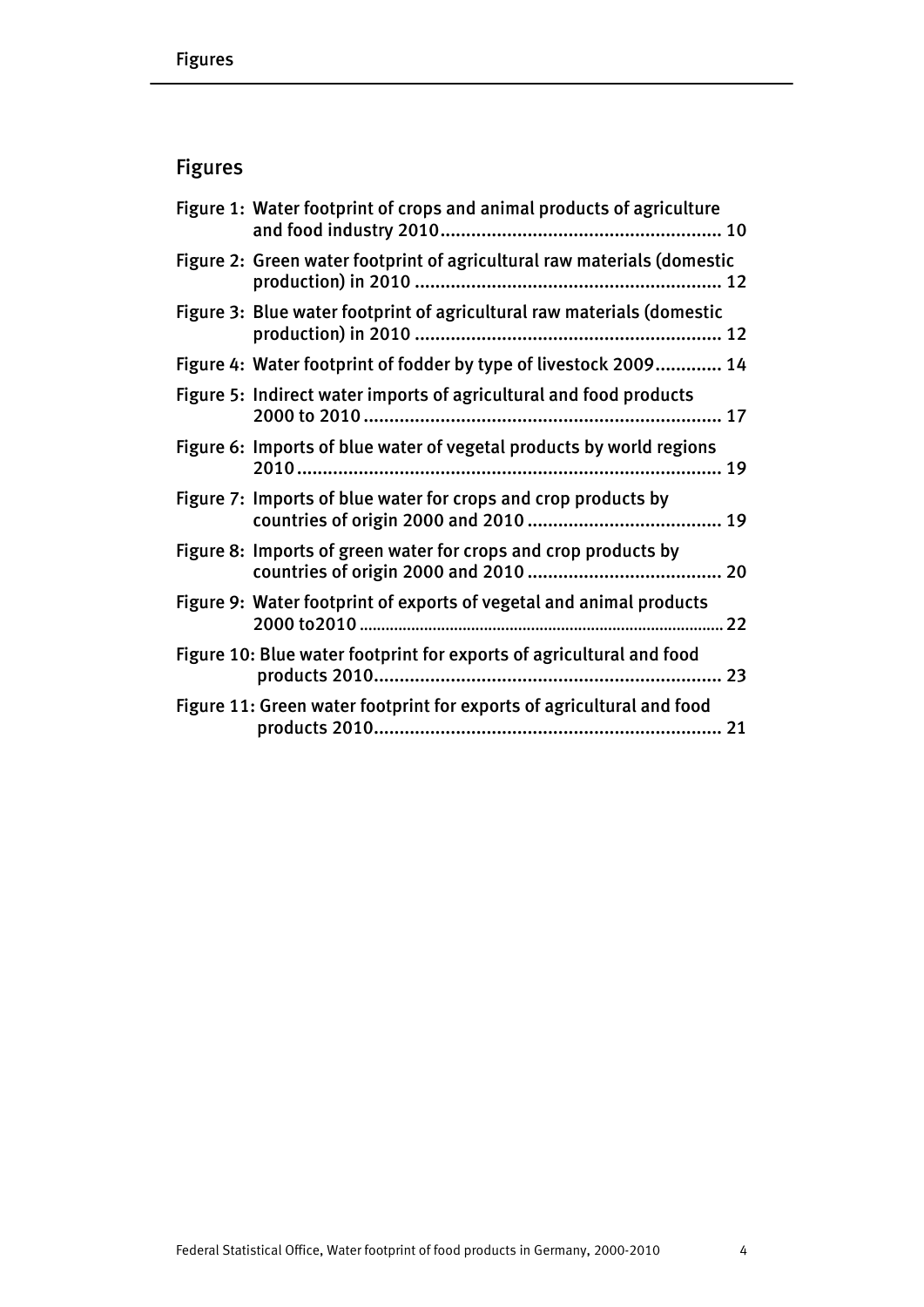## Introduction

Reporting of the natural asset "water" in Environmental-Economic Accounting is currently limited to water consumption by domestic producers in their manufacturing processes and by private households for their direct consumption, which afterwards is discharged as waste water into the environment. In addition to this approach, the present project reports on water consumption from the perspective of consumers<sup>[1](#page-4-0)</sup>. As part of the project, total water consumption in Germany and abroad, i.e. water required for the production of imported goods abroad ("indirect water use") is determined and allocated to the final consumer goods and/or end-use sectors. With regards to the use of resources, this presentation is more comprehensive and is particularly suited to calculate indicators for a sustainable and effective use of natural resources.

The project highlights, in particular, global water consumption associated with the domestic consumption of food products in Germany. It also examines water consumption for various food categories (crops and food of animal origin) and food products.

The amount of water required for food products depends on conditions of production in the countries of origin and varies according to climatic conditions, farming, irrigation methods, and seed and fertilisers used. For this reason, a detailed analysis of food products is made according to countries of origin. In calculating the water footprint, a distinction is made between green (precipitation water) and blue water (process and irrigation water), the use of which has a different impact on the ecosystem. Alongside the burden caused by the demand for imported goods, the burden caused by the domestic production of crop and animal products in the food sector is analysed. This analysis takes account of both domestic conditions of production in the agricultural sector as well as specific water consumption in the food industry.

When considering indirect water consumption for food products, this project builds especially on findings of the Water Footprint Network, an association made up of a large number of scientists headed by Arjen Hoekstra (University of Twente). One aim of the network is that of developing general methods and concepts to calculate water footprints.<sup>[2](#page-4-1)</sup> These methods and concepts were used as a basis for calculating indirect water use in relation to German consumption of food products. Especially the "water coefficients" for vegetal and animal products from Mekonnen/Hoekstra were used in the calculations<sup>[3](#page-4-2)</sup>. A time series for the years 2000 to 2010 has been produced in order to highlight trends in total water use for food products.

j

<span id="page-4-0"></span><sup>&</sup>lt;sup>1</sup> The project received funding from Eurostat: Theme 5.02, Lisbon strategy and sustainable development, Title: Support the development of indicator sets for monitoring national SD strategies, project No.: 50904.2010.004-2010.589

<span id="page-4-1"></span><sup>2</sup> http://www.waterfootprint.org/?page=files/home.

<span id="page-4-2"></span> $3$  Cf. Mekonnen, M.M. and Hoekstra, A.Y.: The green, blue and grey water footprint of crops and derived crop products, Value of Water Research Report Series No. 47 (Crops) und 48 (Animal Products), UNESCO-IHE, Delft, the Netherlands. Volume I and II, 2010.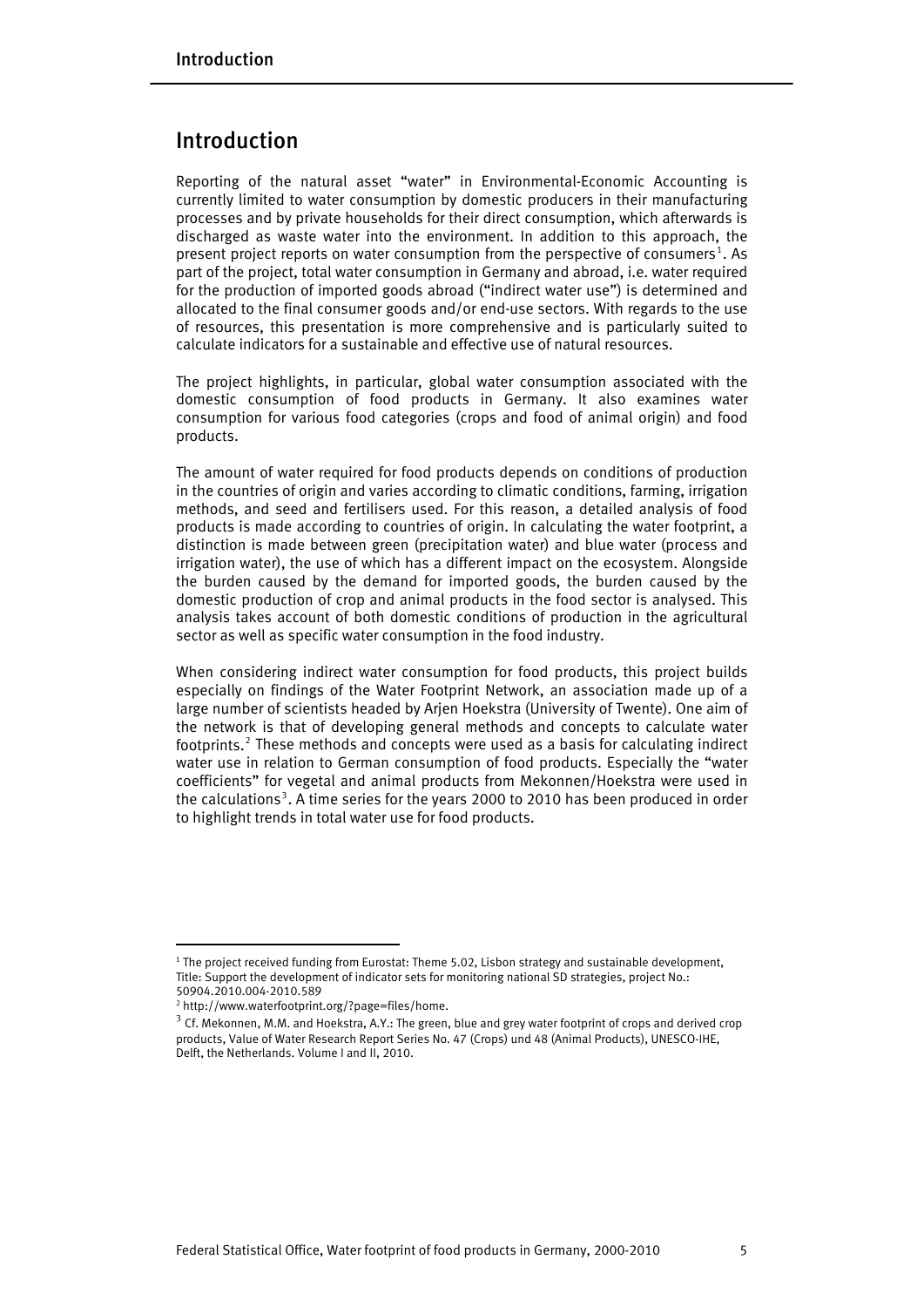j

The outline is limited to a short presentation of the conceptual foundations – definitions − of the water footprint. The focus lays on the presentation of the most important results of the water footprint calculations for the domestic production, imports and exports of agricultural and food products. A comprehensive description of the concepts and methods used in the footprint calculations, together with a detailed presentation of the results including a large set of tables in an annex, is given in the outright report on the research project<sup>[4](#page-5-0)</sup>.

<span id="page-5-0"></span> $^{4}$  The detailed research report including an overview on the corresponding literature, the base data and a research on the possible use of input-output analysis is available from the Statistical Office of Germany (e-mail: [ugr@destatis.de\)](mailto:ugr@destatis.de).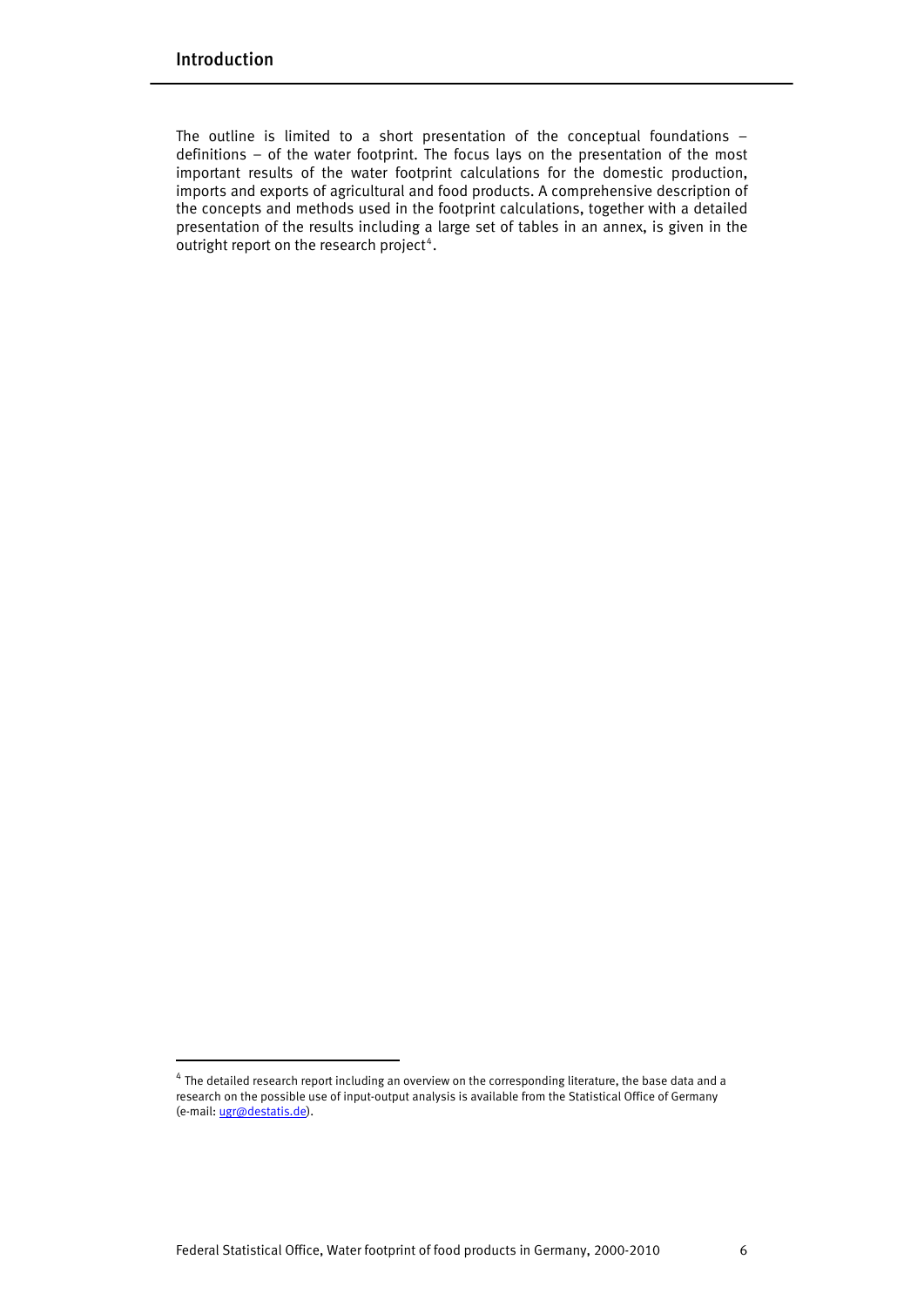## 1 Conceptual foundations of the water footprint

The term 'virtual water' was introduced by John A. Allan<sup>[5](#page-6-0)</sup>. It refers to water embedded in a good or service. Virtual water specifies how much water was used in the production of a good or service along the entire production chain. Originally, Allan used the concept to explain the absence of conflicts over water. Arjen Hoekstra of the University of Twente then developed the water footprint on the basis of this concept.

#### 1.1 Definition of water footprint

The water footprint (WF) is the amount of water used directly and indirectly by a country, region or consumer group.<sup>[6](#page-6-1)</sup> Accordingly, the indirect water footprint of a country is defined as the amount of water required for the production of goods and services by the inhabitants of a country. The direct water footprint is equivalent to the direct water use of a consumer or an economy. The water footprint of a country can be calculated by subtracting the amount of exported water from domestic water consumption and adding to this the amount of imported virtual water.

### 1.2 Definition of green, blue and grey water footprint

The water footprint is made up of the green and blue water footprint. The green water footprint is defined as rainwater and soil moisture that is available to crops. Effective precipitation is usually not equal to total precipitation, as, for example, some rainwater is lost through runoff and is not available to the crops. In addition, more water is available to the crops than that provided through precipitation, as water is also available for evapotranspiration through the soil moisture content.

The blue water footprint is defined as irrigation water from groundwater and surface water. According to this model, rainwater that seeps into the groundwater, or precipitation that runs off from the land into rivers and streams, becomes blue water. Based on this definition, the irrigation of crops using collected rainwater should be treated in the same way as pond water and therefore as blue water.

The green water footprint depends solely on effective precipitation and evapotranspiration of crops, while the blue water footprint is additionally influenced by irrigation.

j

<span id="page-6-0"></span><sup>5</sup> Allan, J.A.: Watersheds and problemsheds: Explaining the absence of Armed Conflict over water in the Middle East. Middle East Review of International Affairs, 2 (1), 1998

<span id="page-6-1"></span> $^6$  Chapagain, A.K. und A.Y. Hoekstra (2004): Water footprints of nations. Volume 1: Main Report. Value of Water Research Report Series No. 16, UNESCO-IHE, Delft, the Netherlands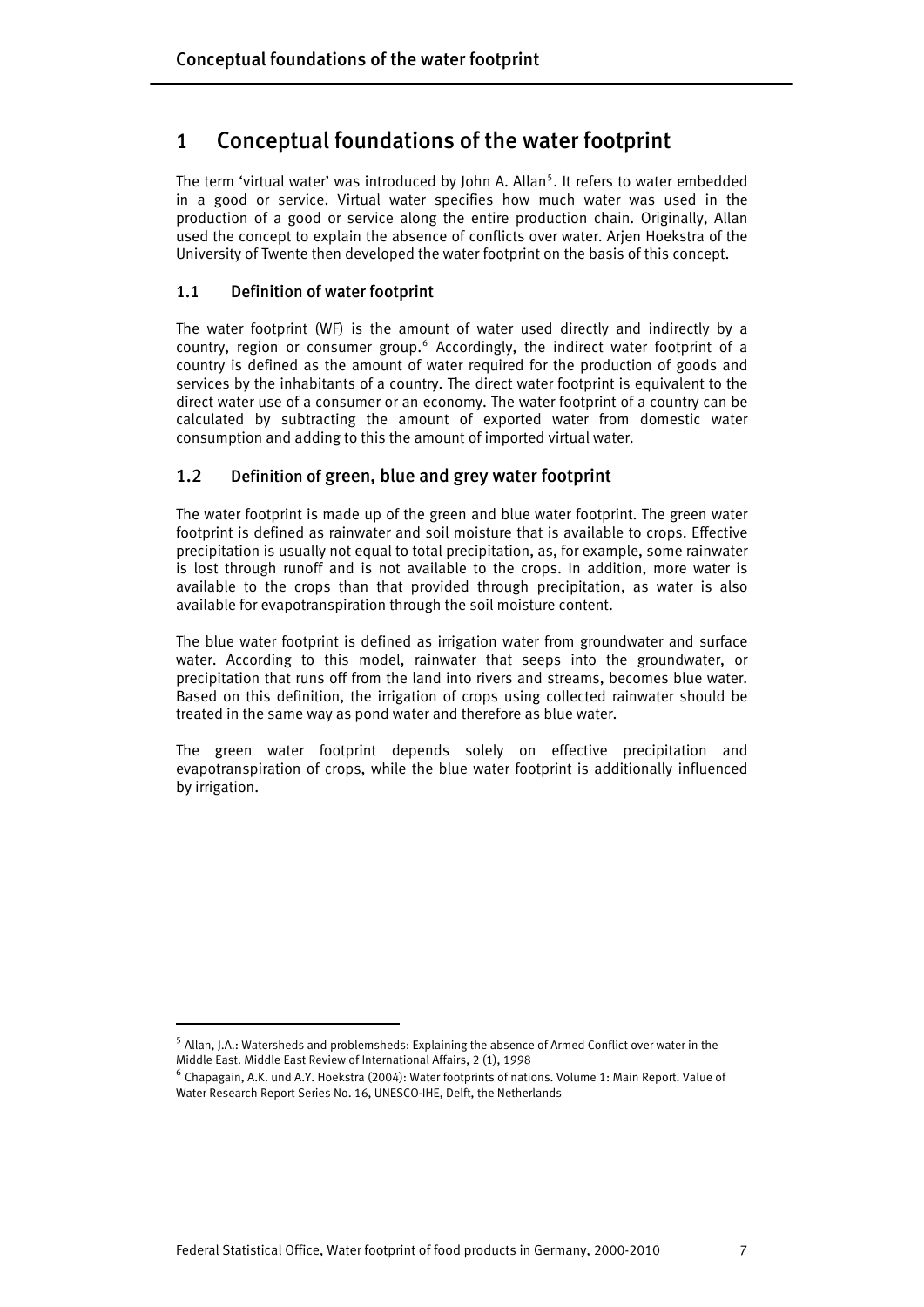Often information is also provided on the grey water footprint. In contrast to the other two concepts, the grey water footprint is not an indicator of the water required by the crops, but rather a hypothetical concept relating to water quality. It calculates the amount of water required to dilute water pollutants caused by fertilisers or production processes to an environmentally-sustainable level. As a result, the grey water footprint can be regarded as an indicator of water pollution<sup>[7](#page-7-0)</sup>. The grey water footprint is usually calculated for the pollutant most frequently used in production. The following outline focus on quantitative aspects of fresh water use for food products and therefore the grey water footprint is not considered any further.

j

<span id="page-7-0"></span> $^7$  Hoekstra, A.Y., A.K. Chapagain, M.M. Aldaya, M.M. Mekonnen, (2009): Water Footprint Manual. State of the Art 2009. Water Footprint Network. Enschede, the Netherlands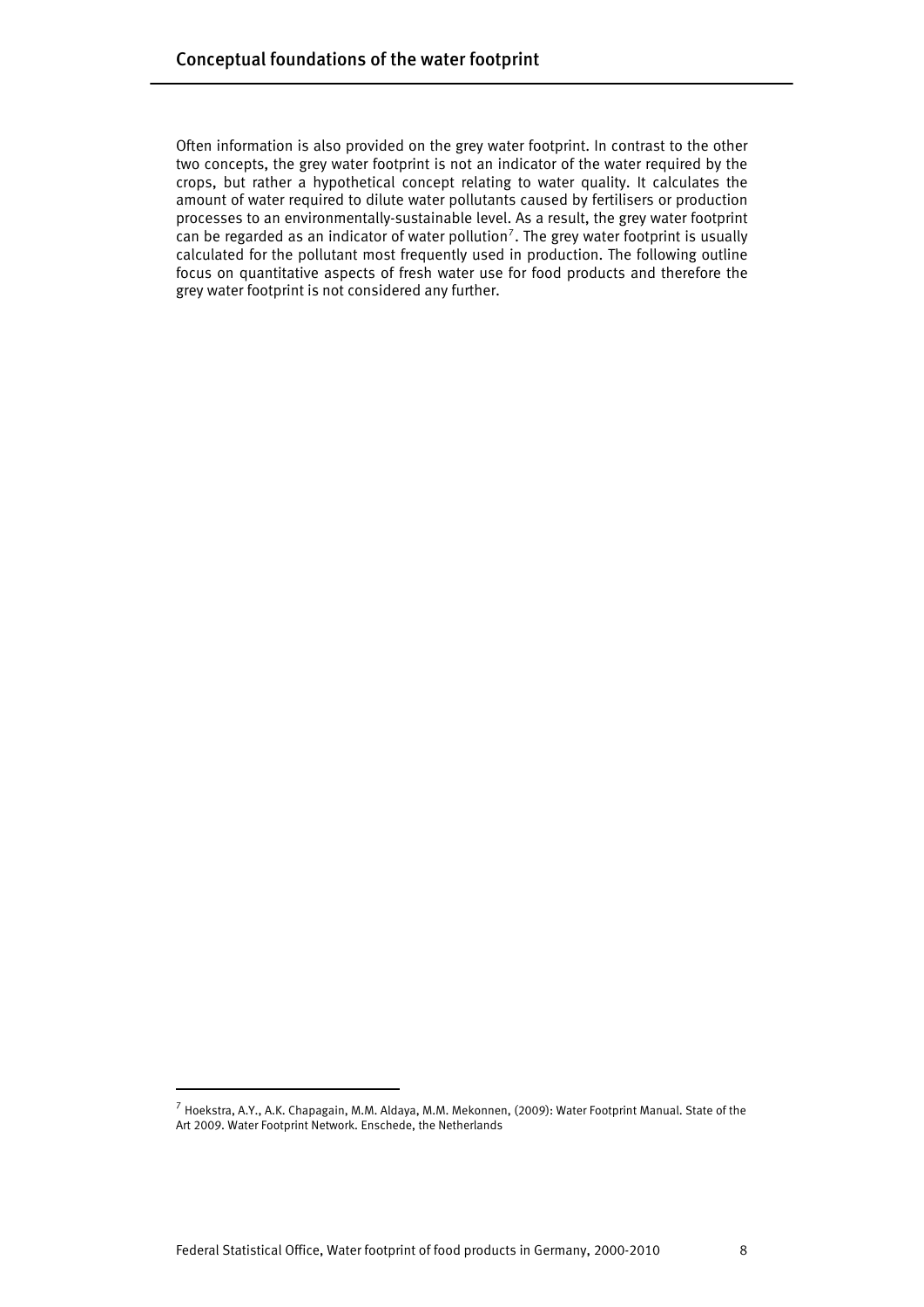## 2 Results

#### 2.1 Overview

Table 1 shows at a glance the results of the calculation of the WF of vegetal and animal products of the output of domestic agriculture and the imports and exports of agricultural and food products.

#### Table 1: Water footprint (WF) of vegetal and animal products of agriculture and food industry: output, external trade and domestic consumption 2010

| WF (green) | WF (blue)                                        | WF (total)                        |
|------------|--------------------------------------------------|-----------------------------------|
| in mn $m3$ | in mn $m3$                                       | in mn $m3$                        |
|            |                                                  |                                   |
| 42,038     | 989                                              | 43,027                            |
| 25,990     |                                                  | 25,990                            |
|            |                                                  |                                   |
| 37,688     | 1,476                                            | 39,164                            |
| 25,190     | 1,308                                            | 26,498                            |
| 62,877     | 2,784                                            | 65,661                            |
|            |                                                  |                                   |
| 19,457     | 412                                              | 19,869                            |
| 9,503      | 549                                              | 10,052                            |
| 28,960     | 961                                              | 29,921                            |
|            |                                                  |                                   |
| 78,010     | 3,931                                            | 81,941                            |
| 18,836     | 251                                              | 19,087                            |
| 20,311     | 1,163                                            | 21,475                            |
| 98,321     | 5,094                                            | 103,415                           |
|            |                                                  |                                   |
|            |                                                  | 42,777                            |
|            |                                                  | $-5,023$                          |
|            |                                                  | 37,754                            |
|            |                                                  | 80,781                            |
|            |                                                  |                                   |
|            | 251                                              | 45,077                            |
|            | 3,103                                            | 3,103                             |
|            | 40,322<br>$-4,878$<br>35,444<br>77,482<br>44,826 | 2,455<br>$-145$<br>2,310<br>3,299 |

1) Only crude materials, excl. Water use in food industry.

2) 2009.

3) Incl. cotton.

4) Domestic consumption

5) 2007, from public water supply.

In 2010 the WF of domestic output of agriculture accounts for 43 billion  $m^3$ . The WF consists predominantly of green water, which is evapotranspiration from rainwater. Only a minor part – 989 million  $m<sup>3</sup>$  (blue water) – were domestically used for irrigation purposes. The WF of imported agricultural products (incl. WF of food products and blue water in food industry) totals up to 103 billion  $m^3$  – more than double the footprint of domestic output of agricultural products. A significant part of the imports – about 30 billion  $m^3$  – was domestically used in the production of food products for export.

With a WF of 66 billion  $m^3$  the exports tops the WF of total domestic crop output. One reason for this is the high WF of incorporated imported intermediate products. In addition, the WF of exports also contains the process water used in the food industry.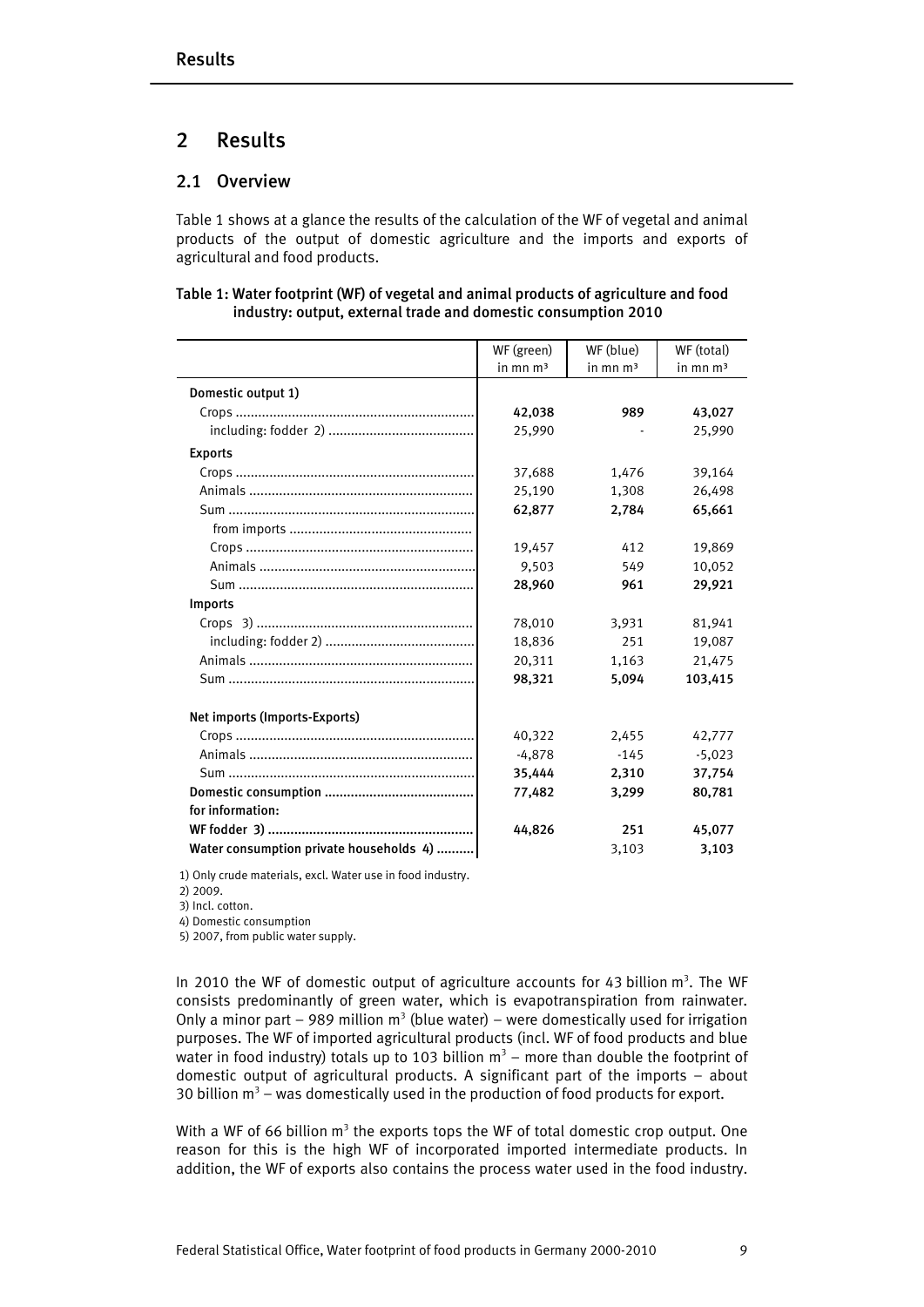By taking into account domestic output and trade in products this results in a WF of domestic consumption of barely 81 billion  $m^3$  – which is almost double the footprint of domestic (crop) output (Figure 1).



#### Figure 1: Water footprint of crops and animal products of agriculture and food industry  $2010$  (million m<sup>3</sup>)

More than half of the WF of domestic crop output – 26 billion  $m^3$  – is related to fodder. Another 19 billion  $m^3$  water has to be attributed to imports of fodder. This results in a total WF of 45 billion  $m^3$  – which even exceeds the WF of total domestic output.

The overwhelming part of the WF of vegetal and animal products is related to green (rainfall) water. Nevertheless at the production of German imports blue irrigation and process water is used too. With a volume of 5.1 billion  $m<sup>3</sup>$  this outvalues clearly the volume of water used by German households (2007: 3.1 billion  $m^3$  water from public suppliers).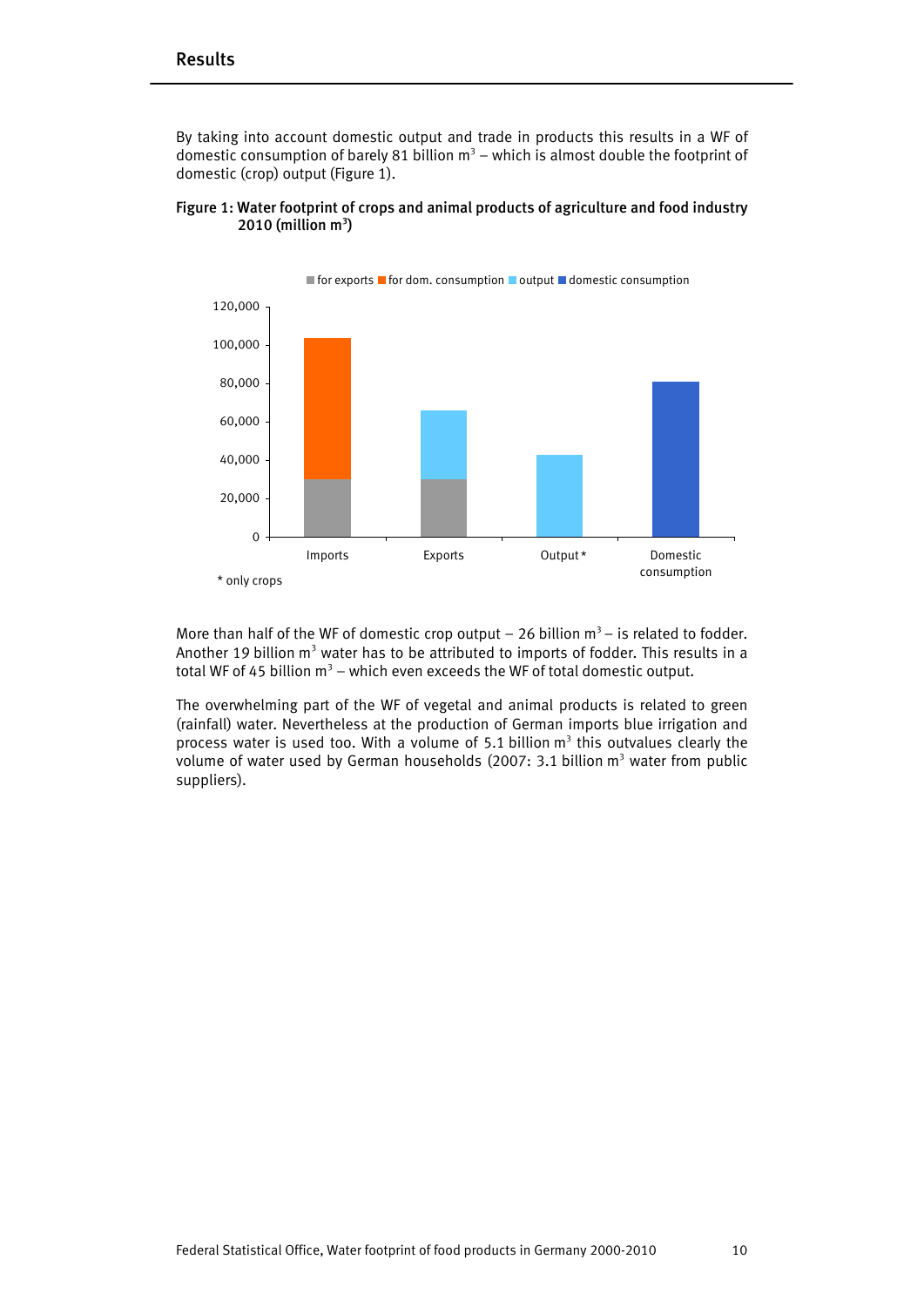#### 2.2 Water consumption for domestic production – crops and crop products

#### Supply-side calculation of the water footprint of agricultural commodities

The supply balance sheets for agricultural products and other information from German agricultural statistics reveal that in 2010 around 44 million tonnes of cereal, plus 133 million tonnes of animal fodder and roughage (e. g. field peas, sugar beet, etc.), 2.6 million tonnes of fruit and 14.5 million tonnes of vegetables (including 10 million tonnes of potatoes) were produced (Table 2).

In 2010, in Germany 42 billion  $m^3$  of green water were consumed in the production of agricultural commodities. Of this, a third was attributed to cereal production (see Figure 2). The blue WF was just under 1 billion  $m<sup>3</sup>$  in the same year. Of this, 35 % was attributed to vegetable production and 32 % to cereal production (see Figure 3). While it is true that the specific blue water content of cereal is low, the considerable volumes produced result in a considerable blue WF for domestic production.

|                     | Produced quantity<br>in $1,000t$ |         | WF (blue)<br>in $1,000 \text{ m}^3$ |         | WF (green)<br>in $1,000 \text{ m}^3$ |            |  |
|---------------------|----------------------------------|---------|-------------------------------------|---------|--------------------------------------|------------|--|
|                     | 2000                             | 2010    | 2000                                | 2010    | 2000                                 | 2010       |  |
| Total: Crops        | 187,608                          | 194,621 | 1,183,857                           | 989,756 | 40,886,369                           | 42,038,228 |  |
| Cereals             | 45,315                           | 44.206  | 484,479                             | 321,095 | 24,124,252                           | 23,866,482 |  |
| Fodder and roughage | 122,918                          | 133,341 | 191,738                             | 265,401 | 14,053,163                           | 16,294,787 |  |
| Fruits              | 2,323                            | 2,614   | 62,637                              | 59,157  | 1,171,658                            | 492,458    |  |
| Vegetables          | 17,052                           | 14,460  | 445,004                             | 344,103 | 1,537,296                            | 1,384,501  |  |

#### Table 2: Quantity produced and water footprint of crop-based agricultural commodities

Cereal is by far the most important export item in the case of agricultural commodities. In 2010, cereal exports represented 93 % of all exports of agricultural commodities in terms of volume. 13 % of the green WF and 4 % of the blue WF of agricultural commodities were attributed to exports.

#### Table3: Exports and water footprint of agricultural commodities

|                     | Exports<br>in 1,000 t |        |         | WF (blue)<br>in 1,000 m <sup>3</sup> | WF (green)<br>in 1,000 $\rm m^3$ |           |  |
|---------------------|-----------------------|--------|---------|--------------------------------------|----------------------------------|-----------|--|
|                     | 2000                  | 2010   | 2000    | 2010                                 | 2000                             | 2010      |  |
| Total: Crops        | 14,681                | 11,980 | 131,211 | 36,384                               | 7,451,713                        | 6,475,892 |  |
| cereals             | 14,029                | 11,244 | 121,743 | 24,237                               | 7,204,329                        | 6,358,516 |  |
| Fodder and roughage |                       |        | 12      |                                      | 433                              | 80        |  |
| Fruits              | 276                   | 131    | 5,151   | 3,944                                | 213,714                          | 62,671    |  |
| Vegetables          | 369                   | 604    | 4,305   | 8,201                                | 33,237                           | 54,625    |  |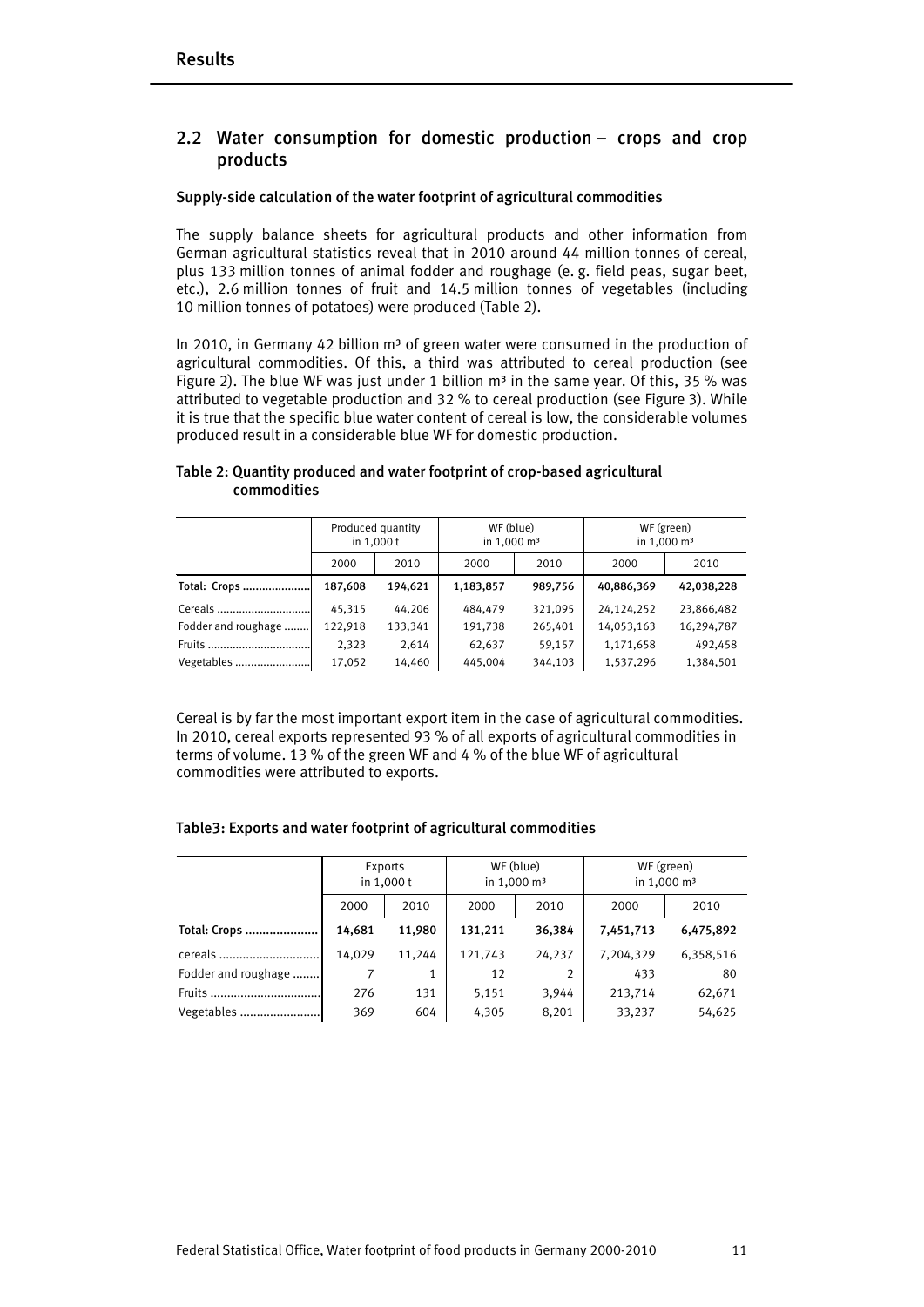



Figure 3: Blue water footprint of agricultural commodities (domestic production) in 2010

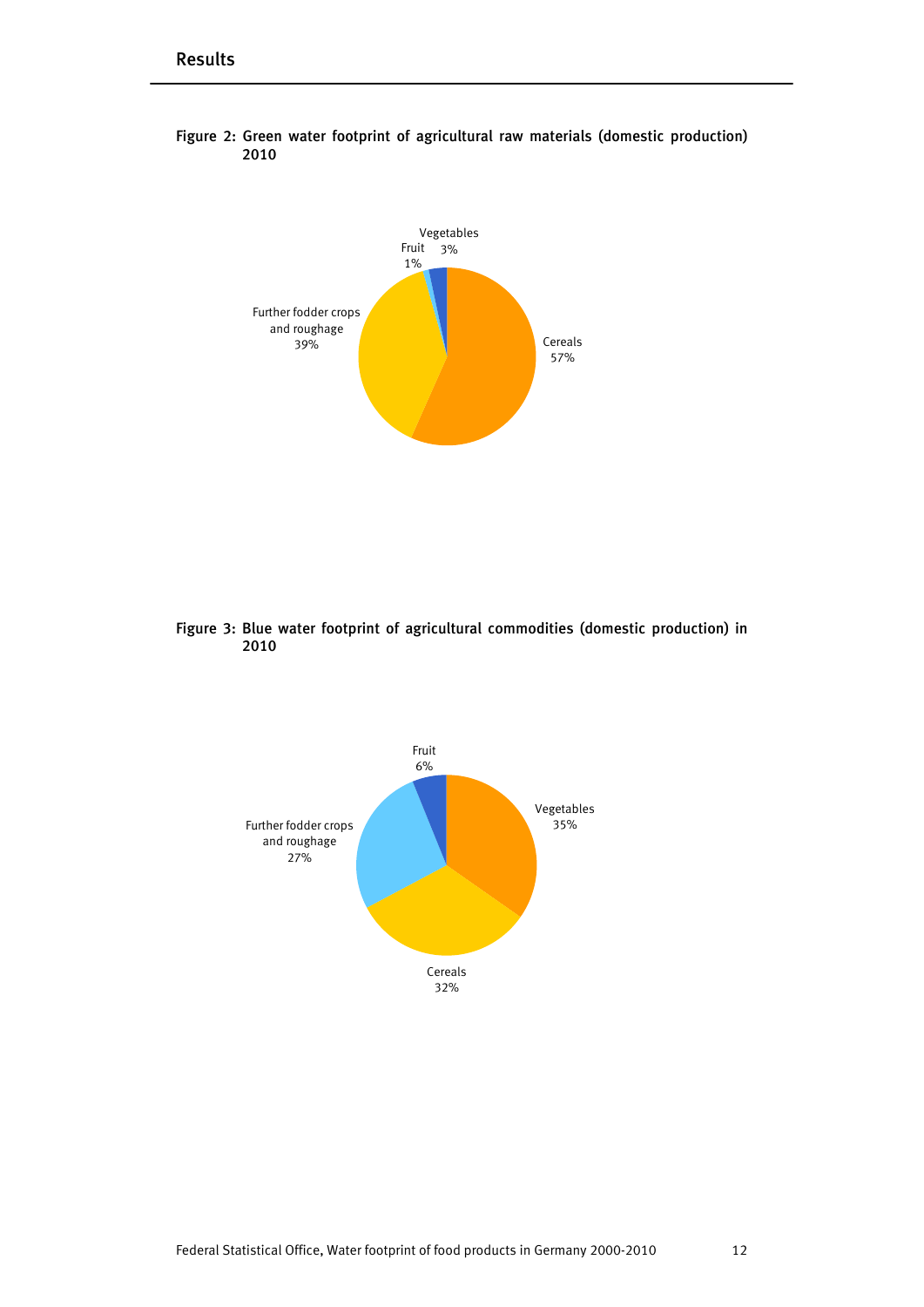#### 2.3 Water consumption for domestic production – animals

The WF of animal products accrues from the feeding and soaking of the livestock. The WF of animal products – meat, milk, eggs – can be calculated on basis of the water content of domestic and imported fodder by animal species.

In 2009, 135.8 million tonnes of animal feed were used to feed livestock in Germany (Table 4). Of this 87.4 % was derived from domestic production and 12.6 % from imports. The majority, a good 76 %, is fed to cattle, of which almost 29 % was fed to beef cattle, 38 % to cows and female cattle, and 9 % to calves. 16.1 % of the animal feed supply was assigned to pigs, 3.8 % to poultry, 1.9 % to horses and 2 % to sheep and goats.

Feedstuff consumption by animal species depends, on the one hand, on the number of livestock in the particular animal category, and, on the other hand, on the particular specific feedstuff consumption.

| Object              | Feeder<br>cattle | Dairy cows<br>a.o. female<br>cattle | Young<br>cattle | Fattening<br>pigs | Laving<br>hens | Hens for<br>fattening | Horses   | Sheeps/<br>goats | Total   |
|---------------------|------------------|-------------------------------------|-----------------|-------------------|----------------|-----------------------|----------|------------------|---------|
|                     |                  |                                     |                 |                   | 1.000 heads    |                       |          |                  |         |
| Number of animals   | 4,814            | 6,112                               | 2,018           | 20,144            | 38,464         | 76.162                | 542      | 2,351            | 150,606 |
|                     |                  |                                     |                 |                   | 1.000 tonnes   |                       |          |                  |         |
| Fodder, total       | 38,882           | 52,126                              | 12,463          | 21,861            | 2,327          | 2,838                 | 2,559    | 2,758            | 135,815 |
| Domestic production | 35,305           | 48,909                              | 11,359          | 14,894            | 1.546          | 1.460                 | 2.315    | 2.656            | 118,445 |
| Imports             | 3.578            | 3.216                               | 1,103           | 6,967             | 781            | 1.378                 | 244      | 102              | 17,369  |
|                     | 2.070            | 5.174                               |                 | 15.445            | 1,811          | 905                   | 388      | 78               | 25.871  |
|                     | 73               | 35                                  |                 | 87                | 8              | 4                     | $\Omega$ | 1                | 209     |
| Concentrated feed   | 5,093            | 3,113                               | 1,370           | 4,534             | 508            | 1,929                 | 237      | 135              | 16.919  |
| Linseed cake        | 2.786            | 1.703                               | 750             | 2.481             | 278            | 1.055                 | 130      | 74               | 9.256   |
| Other               | 2,307            | 1.410                               | 621             | 2.054             | 230            | 874                   | 107      | 61               | 7.663   |
| Root crops          | 645              | 323                                 |                 | 273               |                |                       | 32       | 17               | 1.290   |
| Green fodder        | 30.020           | 43,144                              | 8,577           |                   |                |                       | 1.715    | 2,316            | 85,773  |
| Silage maize        | 14.517           | 20,863                              | 4,148           |                   |                |                       | 830      | 1.120            | 41,477  |
| Other               | 15.504           | 22.281                              | 4.430           |                   |                |                       | 886      | 1,196            | 44.296  |
|                     | 981              | 337                                 |                 |                   |                |                       | 174      | 200              | 1.692   |
|                     |                  |                                     | 2,515           | 1,521             |                |                       | 12       | 12               | 4.061   |
| Whey                |                  |                                     | 1,512           | 915               |                |                       | 7        | 7                | 2,441   |
| Other               |                  |                                     | 1,003           | 607               |                |                       | 5        | 5                | 1.619   |
|                     |                  |                                     |                 |                   | in $%$         |                       |          |                  |         |
| Fodder, total       | 28.6             | 38.4                                | 9.2             | 16.1              | 1.7            | 2.1                   | 1.9      | 2.0              | 100     |

#### Table 4: Use of fodder by type of animal 2009

The water content – green and blue water – of the animal feed (excluding drinking water) was 45.1 billion m<sup>3</sup> in 2009 (see Table 5). Of this 58 % (26 billion m<sup>3</sup>) was attributable to domestically produced animal feed and 42 % (19.1 billion  $m^3$ ) to imported animal feed. Therefore, the import share of the water content of the animal feed is higher than the import share of the animal feed volumes. These higher shares of imports in water content can be traced back to relatively high water requirements for the production of concentrated animal feed, e.g. linseed cakes and cereals.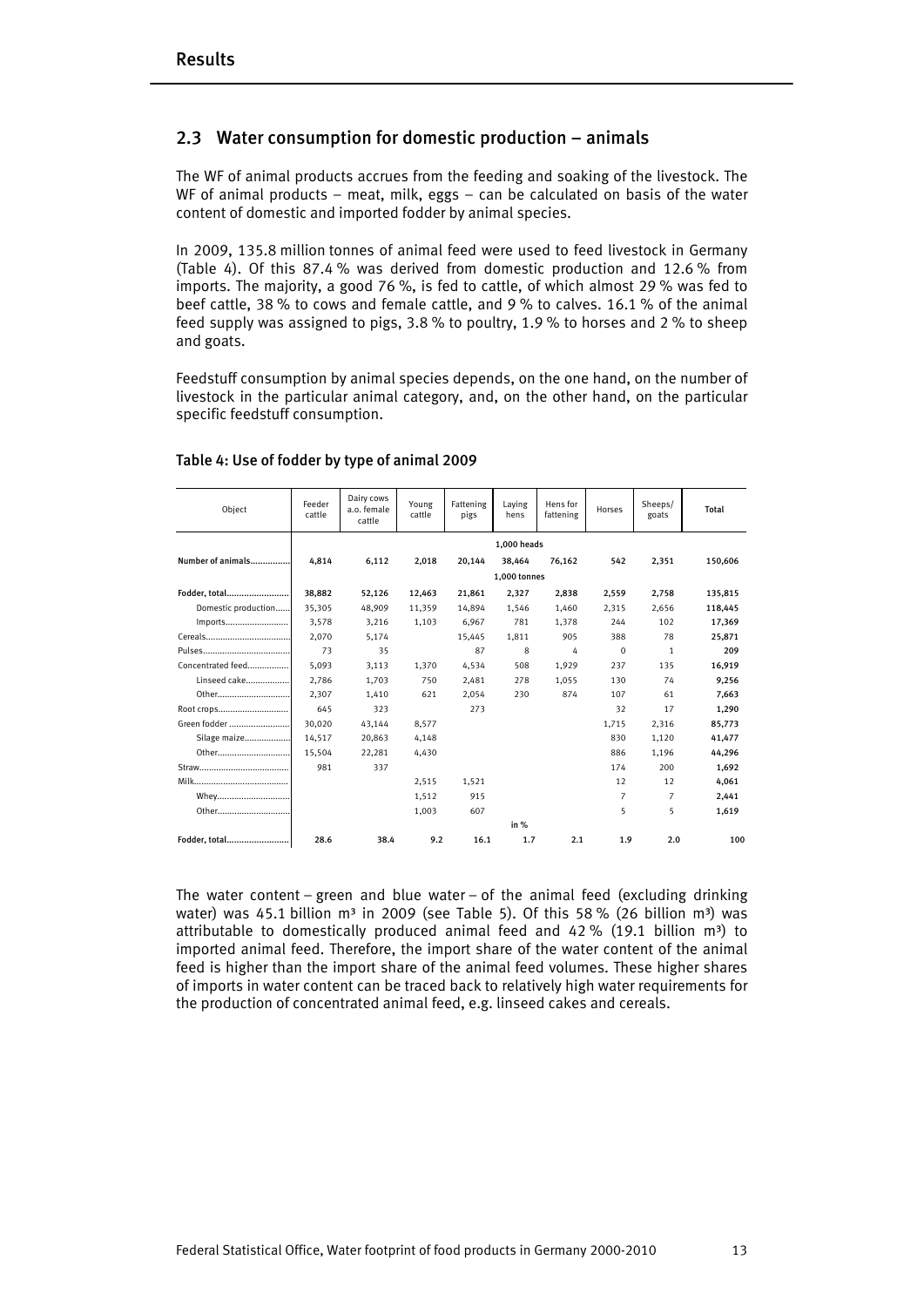| Object            | Feeder cattle | Dairy cows a.o.<br>female cattle | Young cattle | Fattening<br>pigs | Laving hens            | <b>Broilers</b> | Horses         | Sheeps/<br>goats | Total   |
|-------------------|---------------|----------------------------------|--------------|-------------------|------------------------|-----------------|----------------|------------------|---------|
|                   |               |                                  |              |                   | 1,000 heads            |                 |                |                  |         |
| Number of animals | 4.814         | 6.112                            | 2.018        | 20.144            | 38,464                 | 76.162          | 542            | 2,351            | 150,606 |
|                   |               |                                  |              |                   | million m <sup>3</sup> |                 |                |                  |         |
| Fodder, total     | 10,801        | 12,716                           | 3,609        | 12,987            | 1,431                  | 2,271           | 711            | 551              | 45,077  |
|                   | 1.092         | 2.730                            |              | 8.149             | 955                    | 478             | 205            | 41               | 13,650  |
|                   | 39            | 19                               |              | 46                | 4                      | $\overline{2}$  | $\mathbf 0$    | $\mathbf{1}$     | 111     |
| Concentrated feed | 4.728         | 2,890                            | 1,272        | 4,210             | 471                    | 1,791           | 220            | 126              | 15,709  |
| Linseed cake      | 4,280         | 2,617                            | 1,152        | 3,811             | 427                    | 1,621           | 199            | 114              | 14,221  |
| Other             | 448           | 274                              | 121          | 399               | 45                     | 170             | 21             | 12               | 1.489   |
| Root crops        | 27            | 13                               |              | 11                |                        |                 | 1              | 1                | 54      |
|                   | 4,915         | 7,063                            | 1,404        |                   |                        |                 | 281            | 379              | 14,042  |
| Silage maize      | 2,903         | 4,173                            | 830          |                   |                        |                 | 166            | 224              | 8,295   |
| Other             | 2,011         | 2,890                            | 575          |                   |                        |                 | 115            | 155              | 5,747   |
|                   |               |                                  |              |                   |                        |                 |                |                  |         |
|                   |               | $\Omega$                         | 932          | 571               |                        |                 | 5              | 4                | 1.512   |
| Whey              |               | $\Omega$                         | 415          | 251               |                        |                 | $\overline{2}$ | $\mathcal{P}$    | 669     |
| Other             |               | $\Omega$                         | 518          | 314               |                        |                 | 3              | $\overline{2}$   | 837     |
| Drinking water    | 54            | 119                              | 10           | 61                | 6                      | 7               | 5              | 6                | 269     |
|                   | 10,855        | 12,834                           | 3.619        | 13,048            | 1,437                  | 2,278           | 717            | 557              | 45,346  |
|                   |               | in % of total livestock          |              |                   |                        |                 |                |                  |         |
|                   | 23.9          | 28.3                             | 8.0          | 28.8              | 3.2                    | 5.0             | 1.6            | 1.2              | 100     |

#### Table 5: Water-footprint of livestock from fodder and watering places 2009

The water content of animal feed is made up almost exclusively of green water (99 %). Blue water comprises only 1 % of the total water content. For domestically produced animal feed, it is assumed that no irrigation water is used. For imported animal feed, it is assumed that blue water is used alongside green water, as arable crops are irrigated in some of the countries of origin.



#### Figure 4: Water-footprint of fodder by type of livestock 2009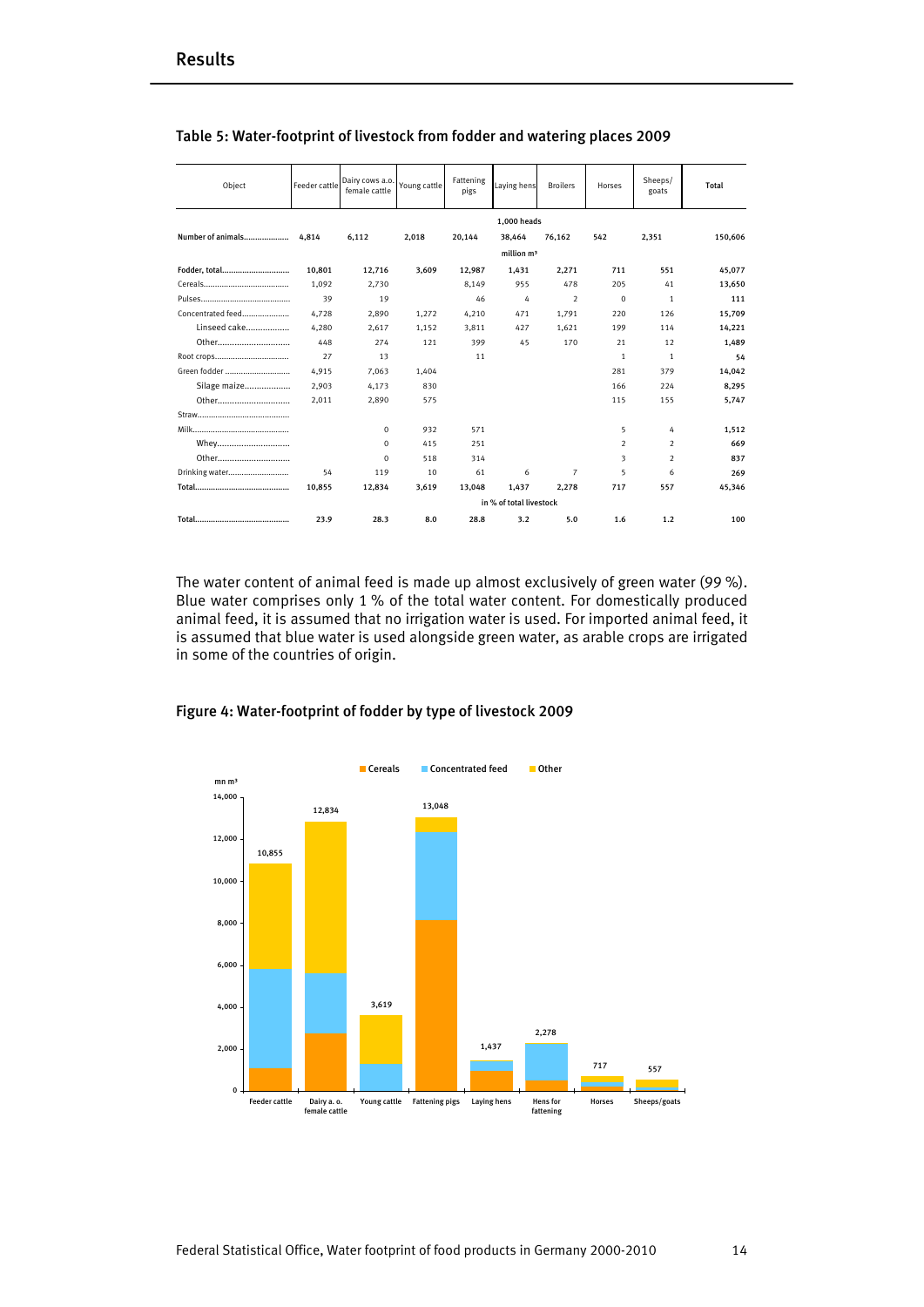Table 6, Section A shows the WF of livestock based on animal feed and drinking water in  $m<sup>3</sup>$  per tonne of animal feed for the year 2009 and over the entire lifespan of the animals. Beef cattle have the highest WF per year  $(2,255 \text{ m}^3/\text{animal/year})$ . Cows and other female cattle have a slightly lower WF per year  $(2,100 \text{ m}^3/\text{animal/year})$ . The lowest WF is attributed to laying hens (32 m<sup>3</sup>/animal/year) and broilers (37 m<sup>3</sup>/animal/year). Sheep and goats have a WF of 237 m<sup>3</sup>/animal and year.

The total WF of livestock fed on domestically produced animal feed fell by 9.4 %, while that of imports rose by 24 % in the period from the year 2000 to 2009. This development is explained by the rise in imported animal feed, such as concentrated animal feed. By contrast, consumption of domestically produced green fodder heavily decreased.

The WF of the livestock over the entire lifespan of the animals depends on the average age and weight/size of the animals. For example, cows and female cattle have the highest WF at 9,449 m<sup>3</sup>, as their average lifespan is 4.5 years. Cattle have a lifespan of 2.4 years and a WF of 5,411  $m<sup>3</sup>$ . The lifespan of other animals is very much shorter and therefore their WF is very much lower.

| Object                  | Feeder<br>cattle | Dairy cows,<br>oth. female<br>cattle | Young<br>cattle | Fattening<br>pigs | Laving<br>hens | <b>Broilers</b> | Horses | Sheeps/<br>goats |
|-------------------------|------------------|--------------------------------------|-----------------|-------------------|----------------|-----------------|--------|------------------|
| Life period (years)     | 2.4              | 4.5                                  | 0.5             | 0.8               | 1.5            | 0.17            |        | 0.7              |
| A. WF (in $m^3$ )       |                  |                                      |                 |                   |                |                 |        |                  |
| Animal/year             | 2,255            | 2,100                                | 1,793           | 648               | 37             | 30              | 1,323  | 237              |
|                         | 5,411            | 9,449                                | 897             | 518               |                | 5               |        | 166              |
| B. WF of products:      |                  |                                      |                 |                   |                |                 |        |                  |
| m <sup>3</sup> /tonnes  |                  |                                      |                 |                   |                |                 |        |                  |
| Volume of slaughterings | 14,594           | 4,144                                | 6,630           | 3,327             |                | 3,543           |        | 4,404            |
|                         |                  |                                      |                 |                   | 1,810          |                 |        |                  |
|                         |                  | 529                                  |                 |                   |                |                 |        |                  |
|                         | 16,216           | 5,014                                | 7,366           | 3,697             |                | 2,347           |        | 4,893            |
| Sausage                 | 17,838           | 5,515                                | 8,103           | 4,066             |                | 2,582           |        | 5,383            |

#### Table 6: Water footprint of animals and animal products 2009

In relation to produced slaughter volumes (Table 6 Section B), beef cattle have the highest WF  $(14,594 \text{ m}^3/\text{tonnes}$  slaughter weight). The WF of pigs  $(3.327 \text{ m}^3/\text{tonne/s}$ laughter volume) and broilers  $(3.543 \text{ m}^3/\text{tonne/s}$ laughter volume) make up only a quarter of the WF of cattle. As cattle have a long fattening period and consume a lot of concentrated animal feed and green feed, this is reflected in a higher specific WF.

When calculating the WF of cows and female cattle, the total WF is divided between the slaughter volume and the produced milk on the basis of their share of the total volume. For the slaughter volume and the produced milk, the value of the goods produced over the total lifespan of an animal is calculated. As the produced milk makes up a very much higher share of the value (87 % of the total value of the produced milk and cow meat) than the cow meat (13 %), the WF of cows and female cattle  $(4,144 \text{ m}^3/\text{tonne})$  is very much lower in relation to slaughter volume than that of beef cattle. The WF of eggs is  $1,810 \text{ m}^3$ /tonne of eggs.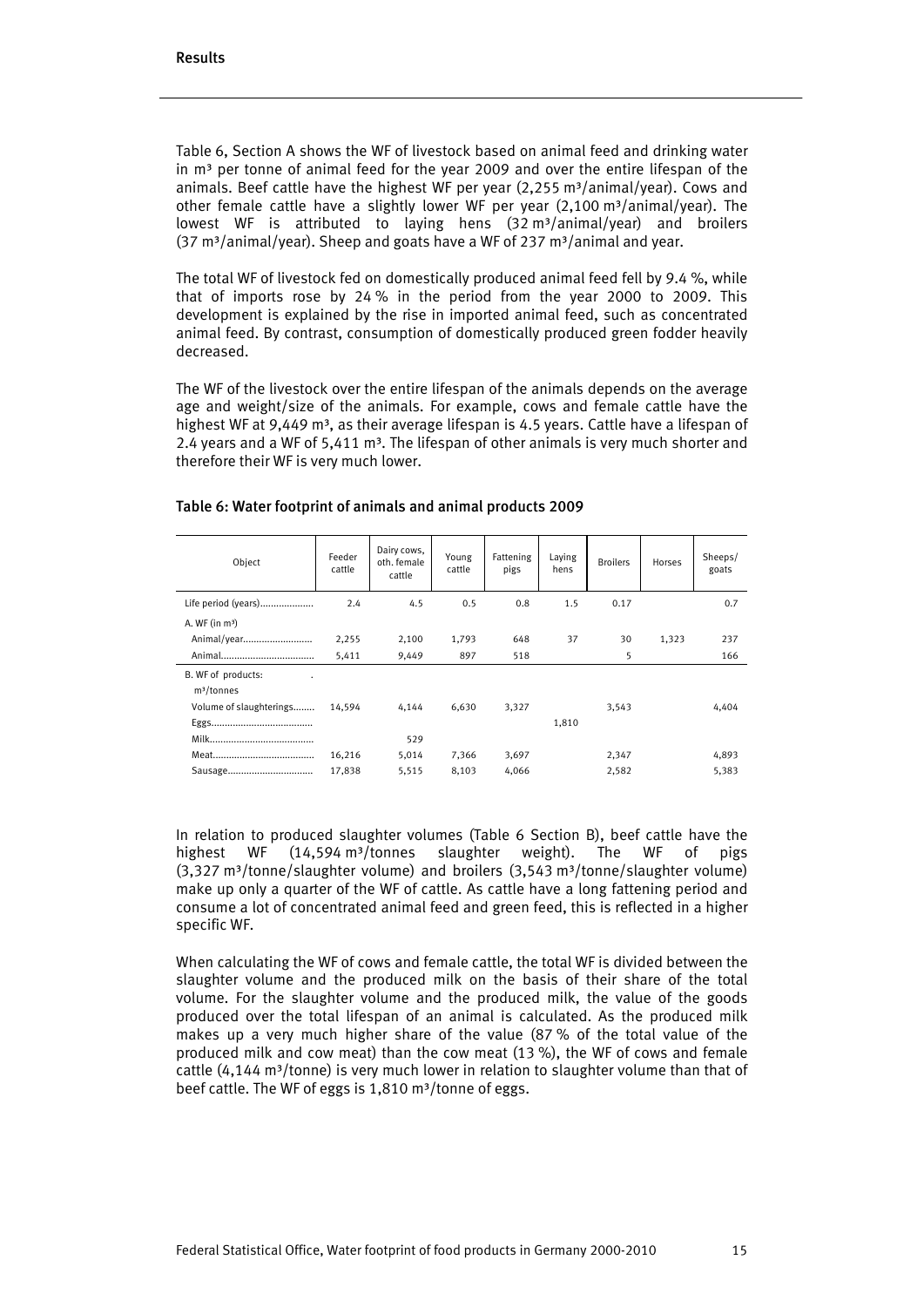Table 6, section B, also shows the WF of meat for direct consumption and of sausage products<sup>[8](#page-15-0)</sup>. The WF of marketable meat varies significantly depending on animal species. Beef has a WF of 16,216 m<sup>3</sup> per tonne of meat, pork 3,697 m<sup>3</sup> per tonne and broiler meat 2,347 per tonne. The WF of meat from sheep and goats is 4,893  $m<sup>3</sup>$  per tonne.

For meat and sausage production, the food industry uses water in various processes (incorporating water into products, cooling, operating machines, cleaning). Compared with green and blue water used in the production of animal feed, this blue water only makes up a share of around 0.2 % (63 million  $m^3$ ) of the total water used in the production of animal products.

j

<span id="page-15-0"></span><sup>&</sup>lt;sup>8</sup> Excluding blue water used by the food industry.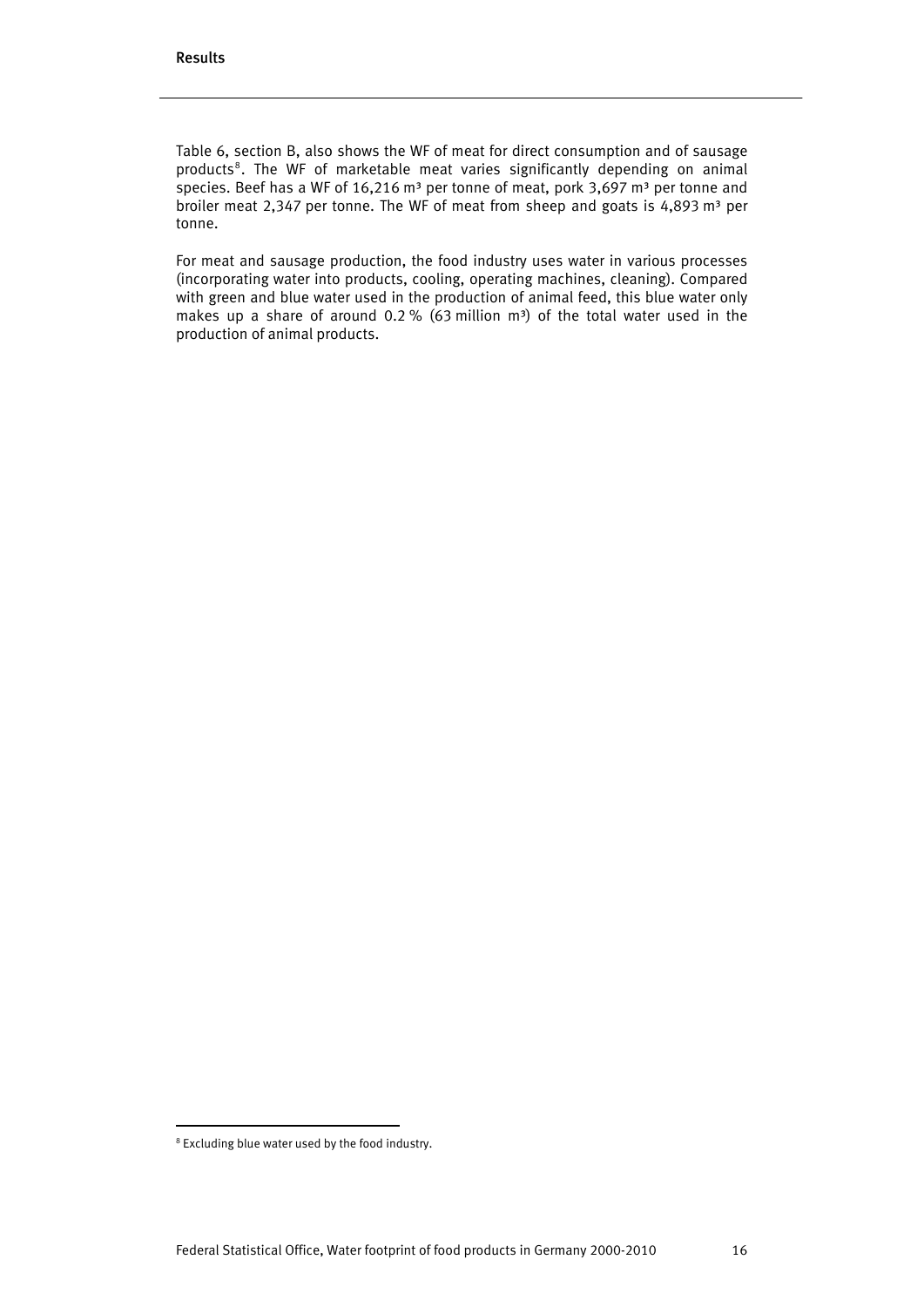.

#### 2.4 Water consumption for imported goods

The results of the WF calculations for imports show that Germany imported around 103 billion m<sup>3</sup> of virtual water with agricultural and food products in 2010. This volume is equivalent to approximately twice the water volume of Lake Constance. 95 % of indirect water imports were imports of green water, while 5 % represented imports of blue water. Indirect water exports totalled around 62 billion  $m<sup>3</sup>$  in 2010. By comparison: around 50 billion  $m<sup>3</sup>$  of water were used for the domestic production of agricultural commodities. As additional blue water is used in the processing of agricultural commodities, the water volume used by exports is higher than the WF of total agricultural commodities. In addition, exports also contain an import share and therefore water consumed abroad.

Between the years 2000 and 2010 imports of agricultural and food products rose from 46.7 million tonnes to 65.7 million tonnes. Of these, imports of cereal and beverages recorded a particular sharp increase. While imports of blue water have hardly changed since the year 2000, imports of green water have risen by 25 %.



Figure 5: Indirect water imports of agricultural and food products 2000 to 2010

Most blue water is imported with imports of fruits and nuts. Other foreign trade categories with which considerable volumes of blue water are imported include sugar and sugar products as well as unprocessed cotton. This demonstrates that high import volumes are not necessarily accompanied by high imports of indirect water. Although the physical import volume for unprocessed cotton is very low, and in 2010 only 47 thousand tonnes were imported, indirect water imports with cotton are very significant (see Table 7). Cereal, which represented the biggest import category in physical volumes in 2010, reported a relatively low blue WF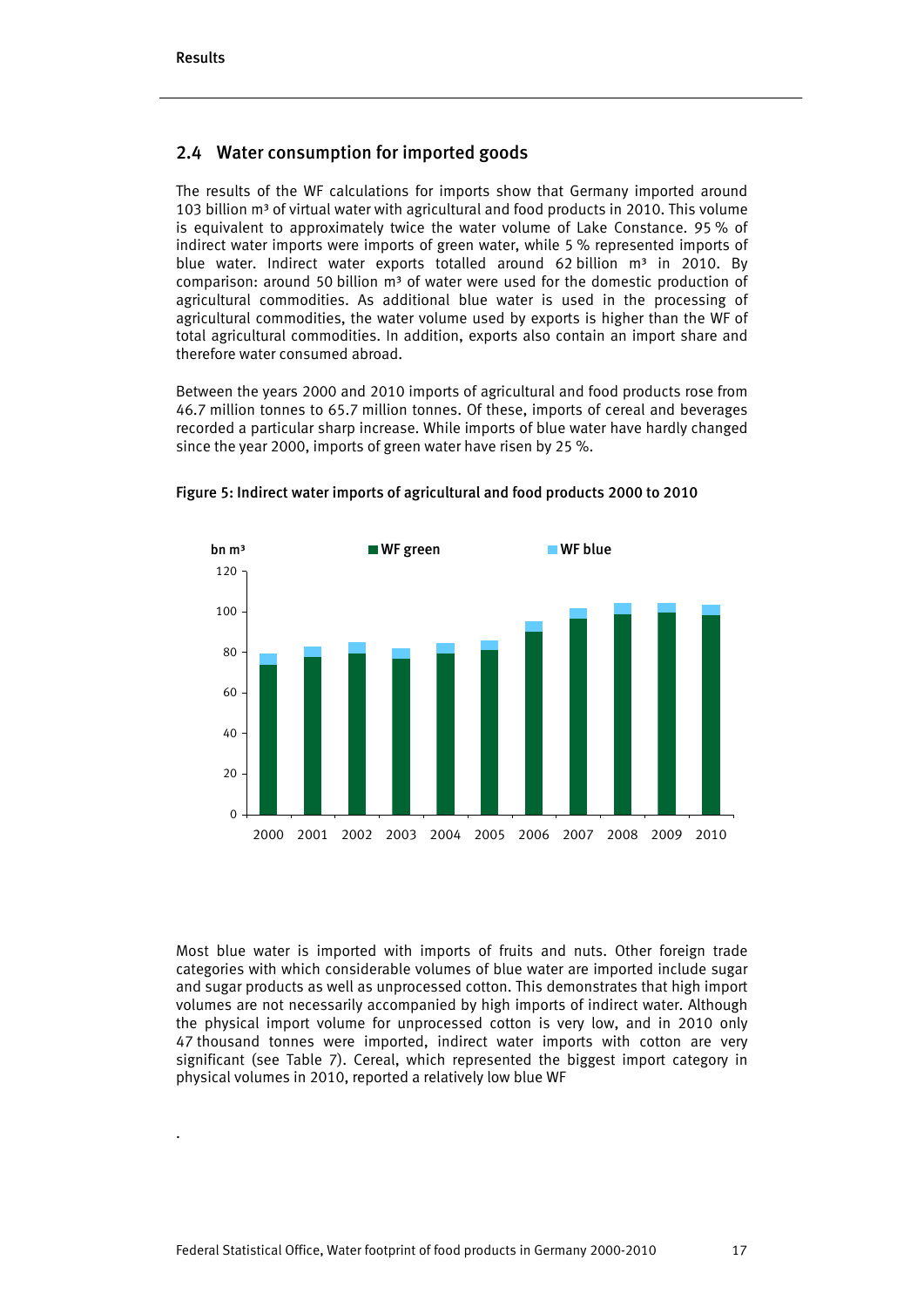| <b>Trade Statistics Chapters</b>              | WF (blue) in 1,000 m <sup>3</sup> |               | Imports in 1,000 t |                |  |
|-----------------------------------------------|-----------------------------------|---------------|--------------------|----------------|--|
|                                               | WF blue                           | Rank          | Imports            | Rank           |  |
|                                               | 990,943                           | $\mathbf{1}$  | 5,854              | 5              |  |
|                                               | 550,886                           | $\mathcal{P}$ | 1,705              | 11             |  |
|                                               | 462,468                           | 3             | 47                 | 23             |  |
|                                               | 386,836                           | 4             | 2.375              | 10             |  |
|                                               | 381,262                           | 5             | 3,427              | 9              |  |
|                                               | 378,740                           | 6             | 8,375              | 1              |  |
|                                               | 289,908                           | 7             | 4,448              | 7              |  |
|                                               | 267,840                           | 8             | 3,888              | 8              |  |
|                                               | 163,878                           | 9             | 1,510              | 12             |  |
|                                               | 134,369                           | 10            | 4,724              | 6              |  |
|                                               | 128,944                           | 11            | 1,359              | 13             |  |
|                                               | 121,582                           | 12            | 7,136              | 3              |  |
|                                               | 112,514                           | 13            | 6,802              | 4              |  |
|                                               | 108,623                           | 14            | 965                | 16             |  |
|                                               | 78,732                            | 15            | 1,059              | 15             |  |
|                                               | 58,689                            | 16            | 1,158              | 14             |  |
|                                               | 45,881                            | 17            | 849                | 19             |  |
|                                               | 28,034                            | 18            | 692                | 20             |  |
|                                               | 22,952                            | 19            | 268                | 21             |  |
| Waste from the food ind.; prep. animal fodder | 22,235                            | 20            | 7,221              | $\overline{2}$ |  |
|                                               | 20,147                            | 21            | 907                | 17             |  |
|                                               | 37                                | 22            | 12                 | 24             |  |

#### Table 7: Blue water footprint and Imports of agricultural products in 2010

Around 77 % of total imports of blue water are attributed to imports of crop products and 23 % are attributed to imports of animal products. In the case of imports of green water, 80 % of indirect water imports are attributed to crop products and 20 % to imports of animal products. Green water is mainly imported with cocoa, vegetable fats as well as coffee and tea.

In addition to the subject of the most water-intensive agricultural and food products, the regions and countries in which the water is used are of special interest. Around half of the imports of blue water for crop products in 2010 comes from EU27 countries, 20 % from Asia and 16 % from the American Continent (see Figure 6).

Changes in indirect water imports according to global regions show that Asia's share has dropped significantly (from 32 % to 21 %). Meanwhile, water use in Europe and Latin America has risen and Africa's share has fallen slightly. An important factor in this development is the drop in imports of unprocessed cotton between the years 2000 and 2010, which was mainly imported from Asia. In place of these imports, imports of processed cotton and textiles from Asia have increased considerably in the same period. A detailed study of water use by the textile industry would be beneficial in this context.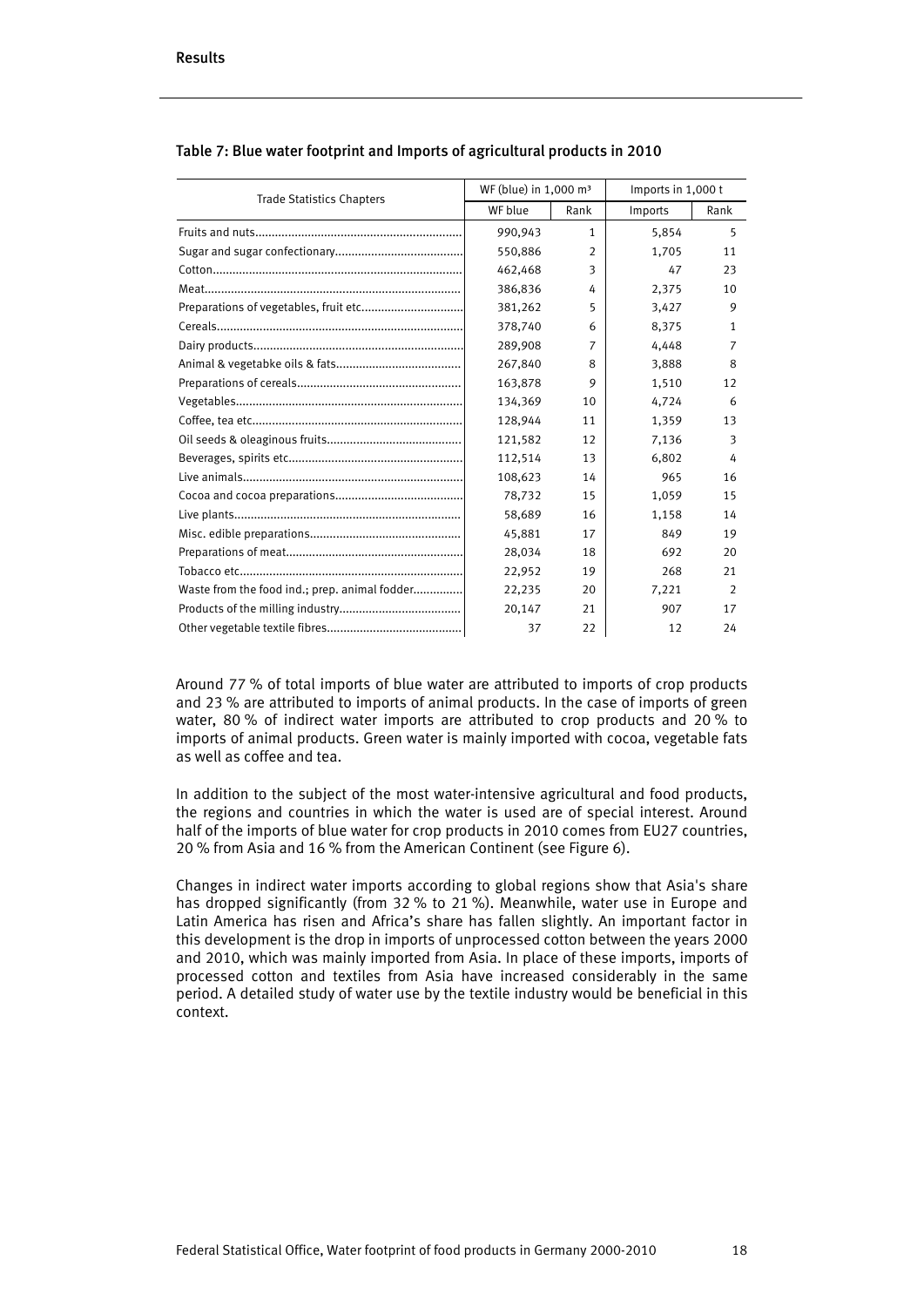

#### Figure 6: Imports of blue water of vegetal products by world regions 2010

While most oilseed and oleiferous fruits were still imported from North America in the year 2000, North America's share of the imports fell by almost 50 % by 2010. Instead, there has been a rise in imports from Latin America and Europe. Due to the higher share of green water used in the production of oilseed and oleiferous fruits in Europe and Latin America, indirect blue water imports have fallen significantly and indirect green water imports have risen.

The most important countries for imports of blue water are Spain, France, the United States and Italy (Figure 7). Green indirect water imports mainly come from Brazil, the Netherlands, Indonesia and the Côte d'Ivoire (see Figure 8).

#### Figure 7: Imports of blue water for crops and crop products by countries of origin 2000 and 2010 (million m<sup>3</sup>)

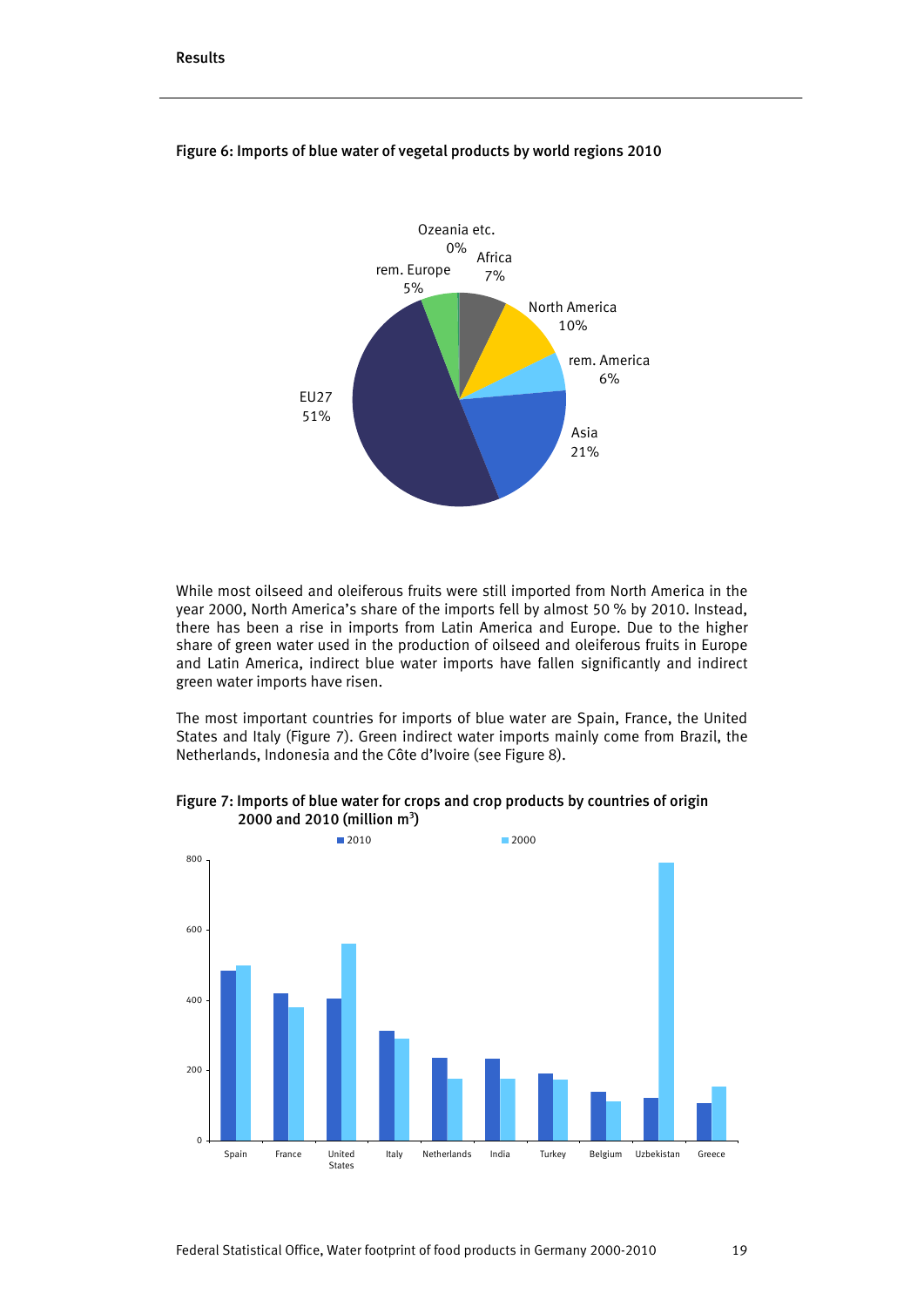

Figure 8: Imports of green water for crops and crop products by countries of origin 2000 and 2010 (million m<sup>3</sup>)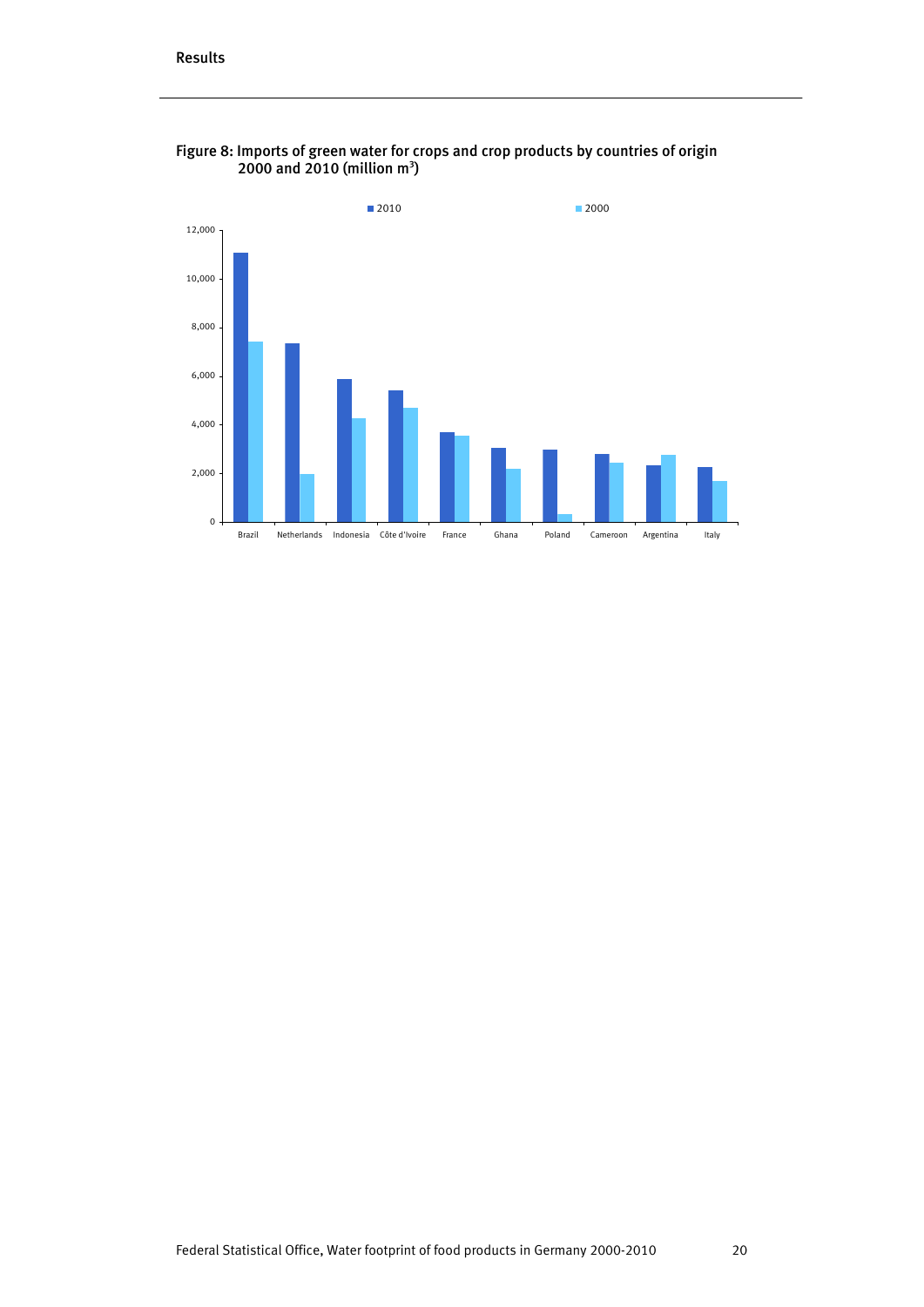j

#### 2.5 Water consumption for exports

With its exports of agricultural and food products, Germany exported around 2.8 billion  $m<sup>3</sup>$  of blue water and 62.8 billion  $m<sup>3</sup>$  of green water in 2010. These figures also include water consumption abroad by imported inputs involved in the production of the export goods. As imported inputs have a slightly higher water content than domestic inputs, water use for exports is slightly higher than it would be if imported inputs were not included in the calculation.<sup>[9](#page-20-0)</sup>

Exports of indirect water rose from 46.6 billion  $m<sup>3</sup>$  to 65.6 billion  $m<sup>3</sup>$  between the years 2000 and 2010. This increase is accompanied by a 10 % rise in the volume of exports of agricultural and food products in the same period. Green water makes up a 96 % share of the water exports (see Figure 9)

Compared with indirect water imports in 2010 of around 103 billion  $m^3$ , this means that Germany is a net importer of indirect water. This is true both for green and blue water. In the case of animal products, however, Germany is a net exporter of indirect water. In 2010, 25 billion  $m<sup>3</sup>$  of green water was exported with animal products, while only 20 billion  $m<sup>3</sup>$  of green water was imported with animal products. This export surplus also results from the fact that a significant proportion of crop-based animal feed is imported, used as feed domestically and then exported once again as an animal product. In the case of imports, meanwhile, the WF of animal feed is shown in crop products.

|                               | WF (green)<br>in 1,000 m <sup>3</sup> | WF (blue)<br>in 1,000 m <sup>3</sup> | WF (total)<br>in 1,000 m <sup>3</sup> |
|-------------------------------|---------------------------------------|--------------------------------------|---------------------------------------|
| <b>Exports</b>                |                                       |                                      |                                       |
|                               | 37,687,783                            | 1,475,794                            | 39,163,577                            |
|                               | 25,189,660                            | 1,308,218                            | 26,497,878                            |
|                               | 62,877,443                            | 2,784,012                            | 65,661,455                            |
| Imports                       |                                       |                                      |                                       |
|                               | 78,009,720                            | 3,930,954                            | 81,940,673                            |
|                               | 20,311,293                            | 1,163,424                            | 21,474,717                            |
|                               | 98.321.013                            | 5.094.378                            | 103,415,390                           |
| Net imports (Imports-Exports) |                                       |                                      |                                       |
|                               | 40,321,937                            | 2,455,160                            | 42,777,096                            |
|                               | $-4,878,367$                          | $-144,794$                           | $-5,023,161$                          |
|                               | 35,443,570                            | 2,310,366                            | 37,753,935                            |

#### Table 8: Water footprint of exports and imports of agricultural and food products 2010

<span id="page-20-0"></span> $9$  The WF of exports excluding imported upstream activities was 2.5 billion m<sup>3</sup> for blue water and 59.5 billion m<sup>3</sup> for green water in 2010.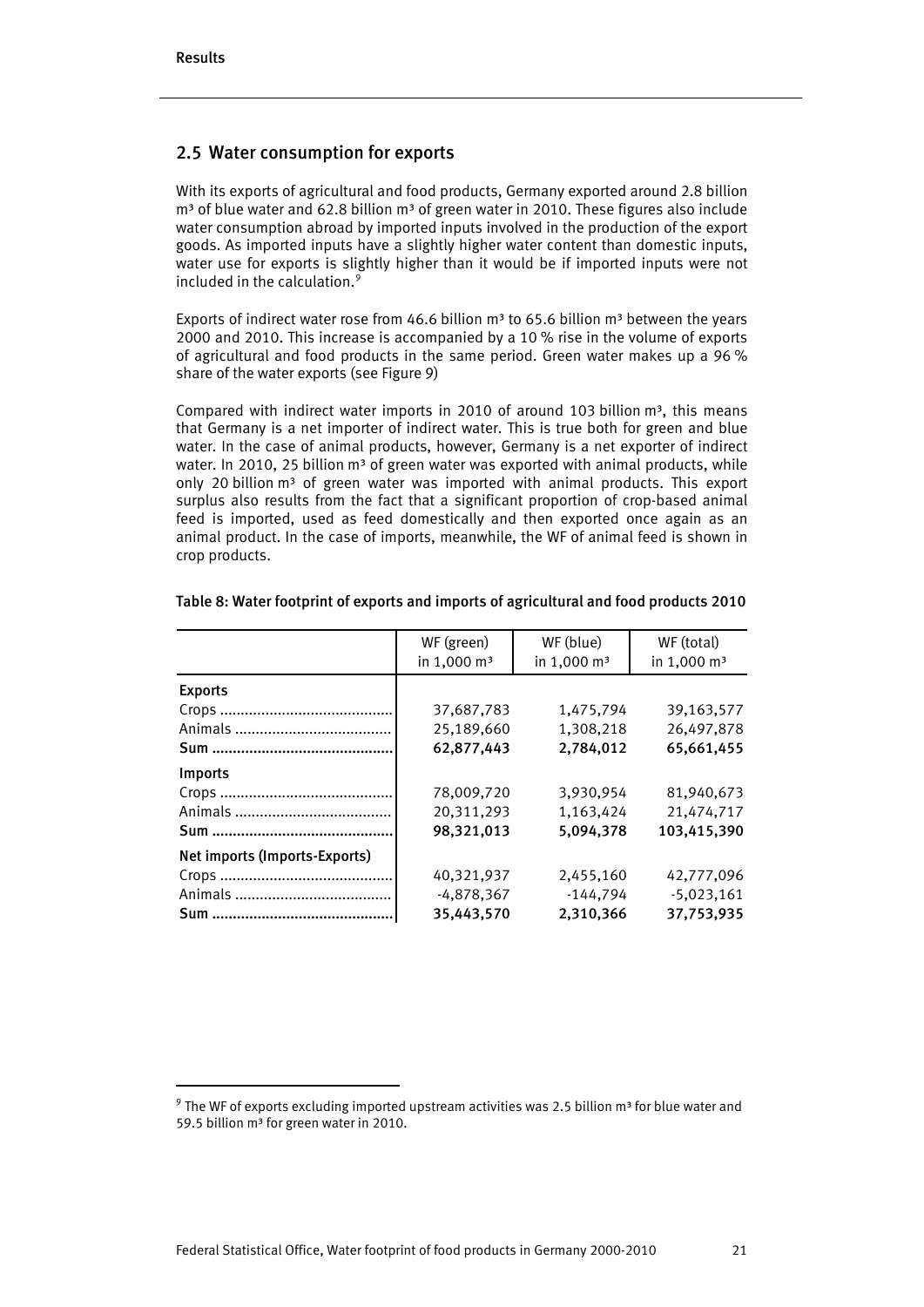j



Figure 9: Water footprint of exports of vegetal and animal products 2000 to2010

Meat, sugar and sugar products, as well as waste from the food industry are the main foreign trade items in the export of blue water and accounted for more than half of Germany's blue water exports in 2010 (see Table 9). In the case of exports of green water, 50 % is attributable to waste from the food industry, meat as well as cocoa and cocoa preparations.

If the WF of exports of agricultural and food products is broken down according to origin, around 65 % of the WF of exports is shown to be of domestic origin. This figure is 58 % for animal products which is lower than the 72% attributed to crop products (see Figures 10, 11). There are, however, considerable differences between individual foreign trade categories. For example, the import share in the WF of cotton, tobacco or coffee is 100%, while the import share for other items is very low. Notable among these are the import share of nil for beverages and alcoholic liquids and the low import share of sugar and sugar products (see Table 9).<sup>[10](#page-21-0)</sup>

<span id="page-21-0"></span> $10$  Fruit and vegetable juices are allocated to foreign trade chapter 20: Preparations of vegetables and fruit.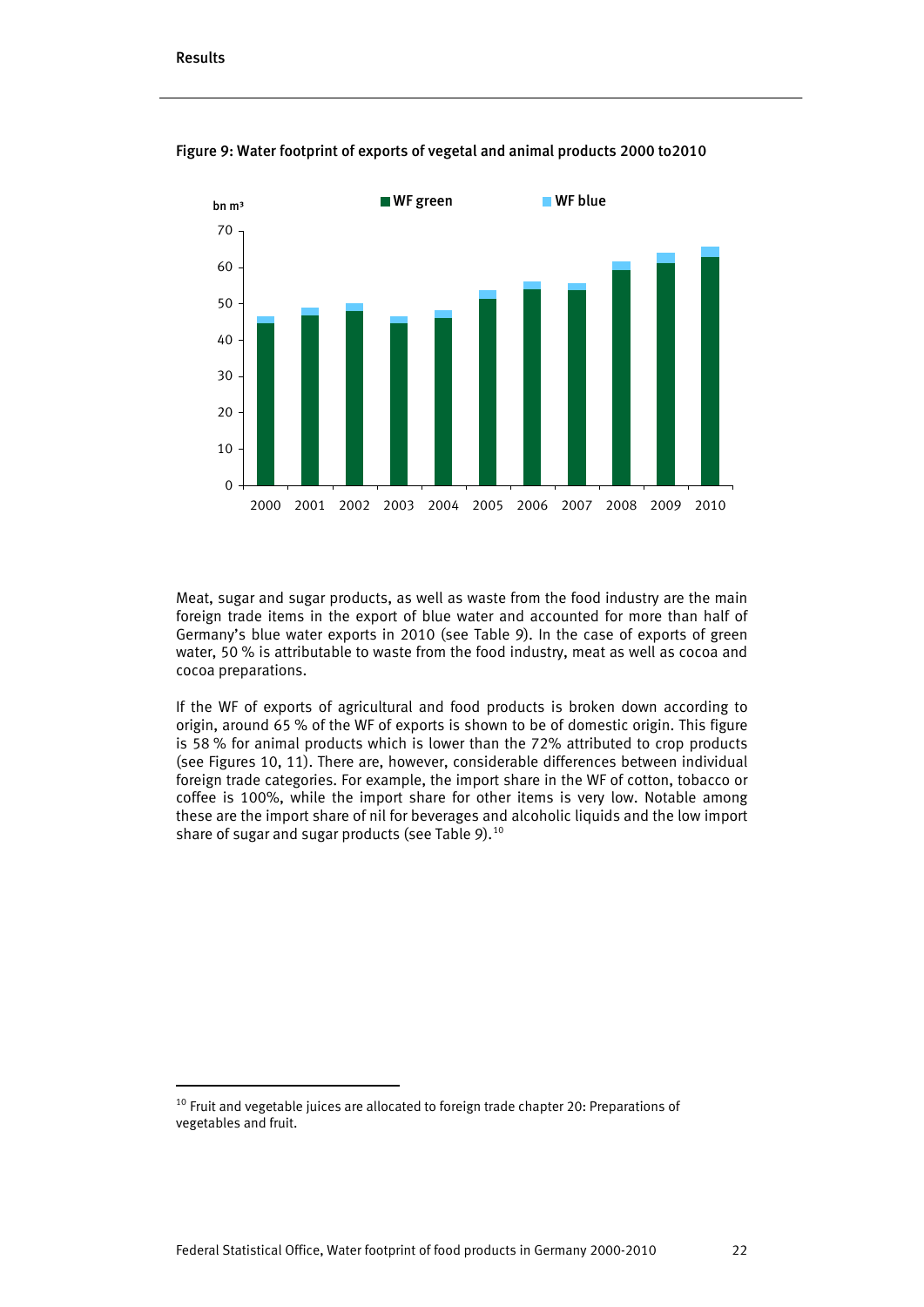| $CN -$ | Description                                   | WF (blue) 2010<br>in 1,000 m <sup>3</sup> |                | thereof<br>imports | Exports 2010<br>in 1,000 t |      |
|--------|-----------------------------------------------|-------------------------------------------|----------------|--------------------|----------------------------|------|
| Code   |                                               | WF blue                                   | Rank           | WF blue            | Exports                    | Rank |
| 02     |                                               | 598,438                                   | $\mathbf{1}$   | 369,831            | 3,339                      | 5    |
| 17     |                                               | 592,196                                   | 2              | 1,952              | 2,211                      | 7    |
| 23     | Waste from the food ind.; prep. animal fodder | 383,650                                   | 3              | 51,132             | 7,800                      | 3    |
| 19     |                                               | 255,544                                   | 4              | 20,403             | 2,050                      | 10   |
| 04     |                                               | 239,157                                   | 5              | 91,823             | 5,721                      | 4    |
| 18     |                                               | 148.686                                   | 6              | 67,622             | 902                        | 14   |
| 20     | Preparations of vegetables, fruit etc.        | 118,301                                   | $\overline{7}$ | 60,744             | 1,835                      | 11   |
| 52     |                                               | 88,270                                    | 8              | 88,270             | 8                          | 22   |
| 21     |                                               | 57.264                                    | 9              | 34,586             | 1,268                      | 12   |
| 16     |                                               | 48,336                                    | 10             | 37,578             | 648                        | 17   |
| 15     |                                               | 46.222                                    | 11             | 32,380             | 2,138                      | 8    |
| 09     |                                               | 36,795                                    | 12             | 36,795             | 594                        | 18   |
| 01     |                                               | 34,823                                    | 13             | $\Omega$           | 656                        | 16   |
| 10     |                                               | 32,251                                    | 14             | 30,812             | 11,902                     | 1    |
| 24     |                                               | 27,800                                    | 15             | 27,800             | 278                        | 20   |
| 11     |                                               | 20,373                                    | 16             | 956                | 2,079                      | 9    |
| 07     |                                               | 20,024                                    | 17             | 628                | 2,245                      | 6    |
| 22     |                                               | 13,479                                    | 18             | $\Omega$           | 9,881                      | 2    |
| 08     |                                               | 13,234                                    | 19             | 9,667              | 960                        | 13   |
| 12     |                                               | 5,908                                     | 20             | $\Omega$           | 889                        | 15   |
| 13     |                                               | 3,262                                     | 21             | $\Omega$           | 37                         | 21   |
| 06     |                                               | 0                                         | 22             | $\Omega$           | 369                        | 19   |
| 14     |                                               | 0                                         | 22             | $\Omega$           | 0                          | 24   |
| 53     |                                               | 0                                         | 22             | 0                  | 1                          | 23   |

Table 9: Water footprint (blue water) and exports in 2010

## Figure 10: Blue WF for exports 2010